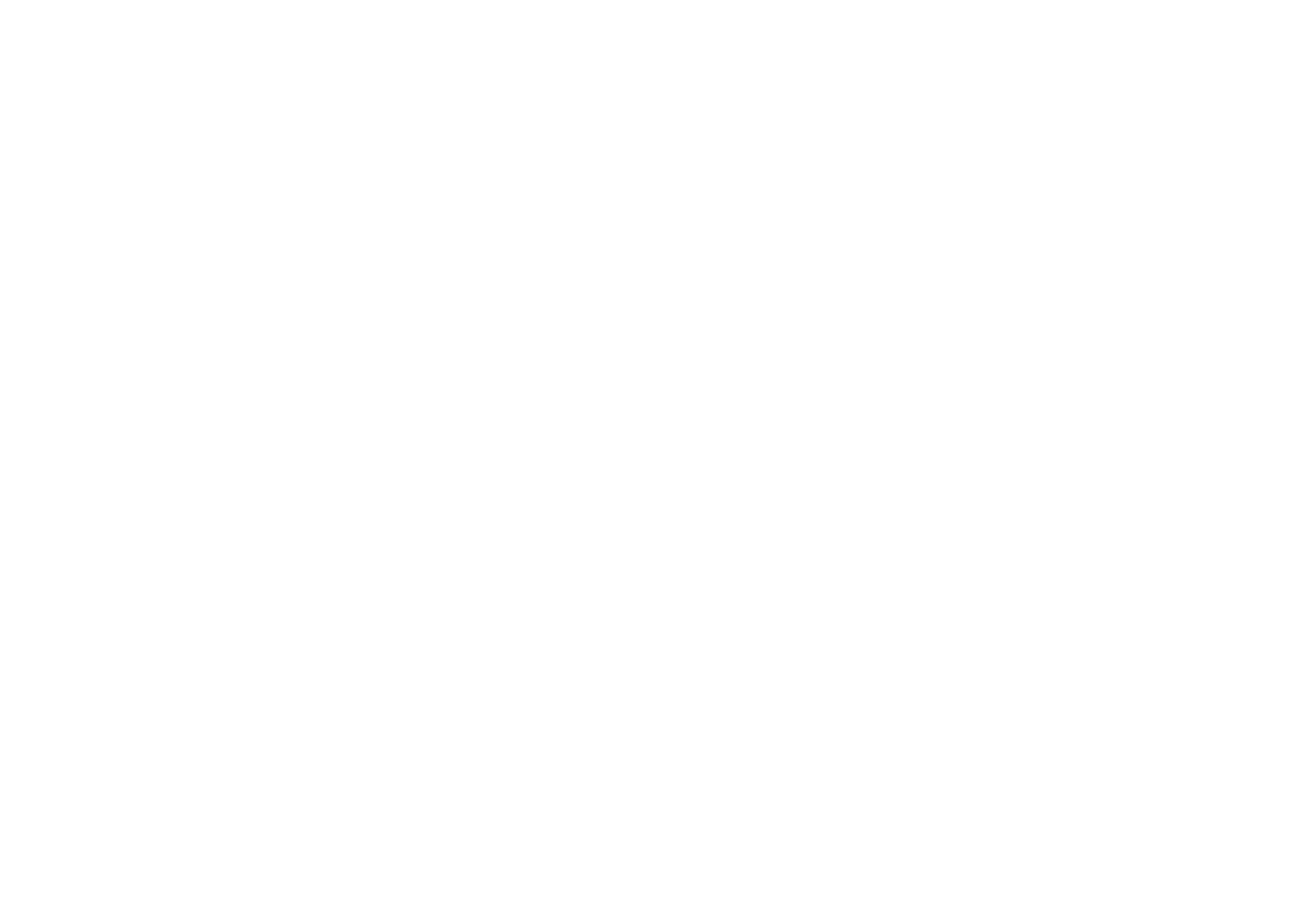# **CE-Conformity**

The product complies with the following standards:

EMC: EN 61326-1 Safety Regulations: EN 61010-1:1993/ A2:1995

The product accomplishes the requirements of the EMC Directive 89/336/EEC.

**Read the manual carefully before the initial start-up. The producer reserves the right to change the herein described specifications in case of technical advance of the product.** 

C E

### **Warranty**

All components of the device have been checked and tested for perfect function in the factory. In the unlikely event that errors should occur despite our thorough quality control, this should be reported immediately to MICRO-EPSILON. The warranty period lasts 12 months following the day of shipment. Defective parts, except wear parts, will be repaired or replaced free of charge within this period if you return the device free of cost to MICRO-EPSILON.

This warranty does not apply to damage resulting from abuse of the equipment and devices, from forceful handling or installation of the devices or from repair or modifications performed by third parties. No other claims, except as warranted, are accepted. The terms of the purchasing contract apply in full. MICRO-EPSILON will specifically not be responsible for eventual consequential damages.

MICRO-EPSILON always strives to supply the customers with the finest and most advanced equipment. Development and refinement is therefore performed continuously and the right to design changes without prior notice is accordingly reserved. For translations in other languages, the data and statements in the German language operation manual are to be taken as authoritative.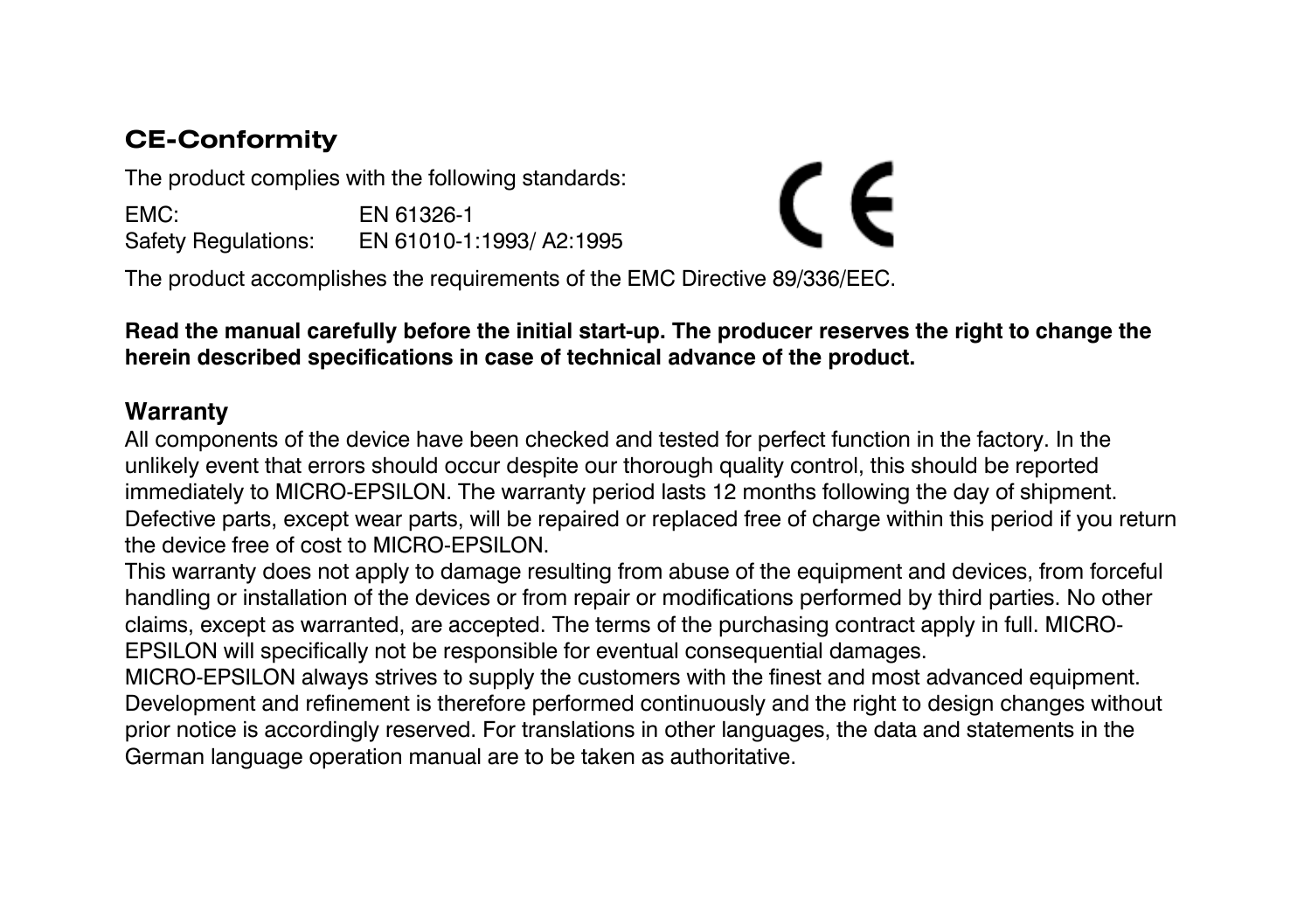# **Content**

| 11             |  |
|----------------|--|
| 12             |  |
| 1.3            |  |
| 1.4            |  |
| $\mathcal{P}$  |  |
| 2.1            |  |
| 2.2            |  |
| 2.3            |  |
| 2.4            |  |
| 2.5            |  |
| 3              |  |
| 3 <sub>1</sub> |  |
| 3.2            |  |
| 3.3            |  |
| 3.3.1          |  |
| 3.3.2          |  |
| 3.3.3          |  |
| 3.3.4          |  |
| $\overline{4}$ |  |
| 4.1            |  |
| 4.2            |  |
| 4.3            |  |
|                |  |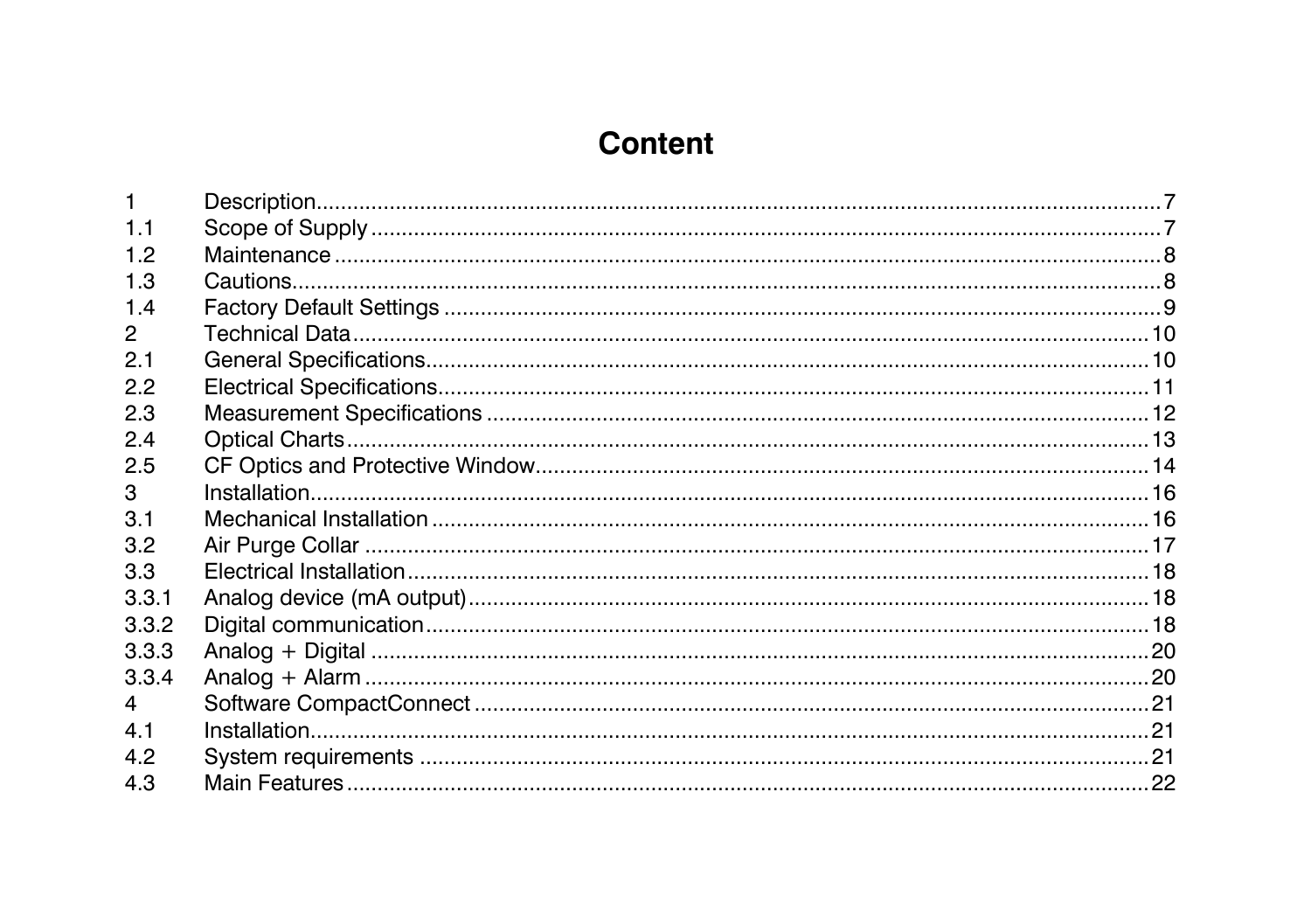| $5^{\circ}$     |  |  |  |
|-----------------|--|--|--|
| $6\overline{6}$ |  |  |  |
| 7               |  |  |  |
| 7.1             |  |  |  |
| 7.2             |  |  |  |
|                 |  |  |  |
|                 |  |  |  |
|                 |  |  |  |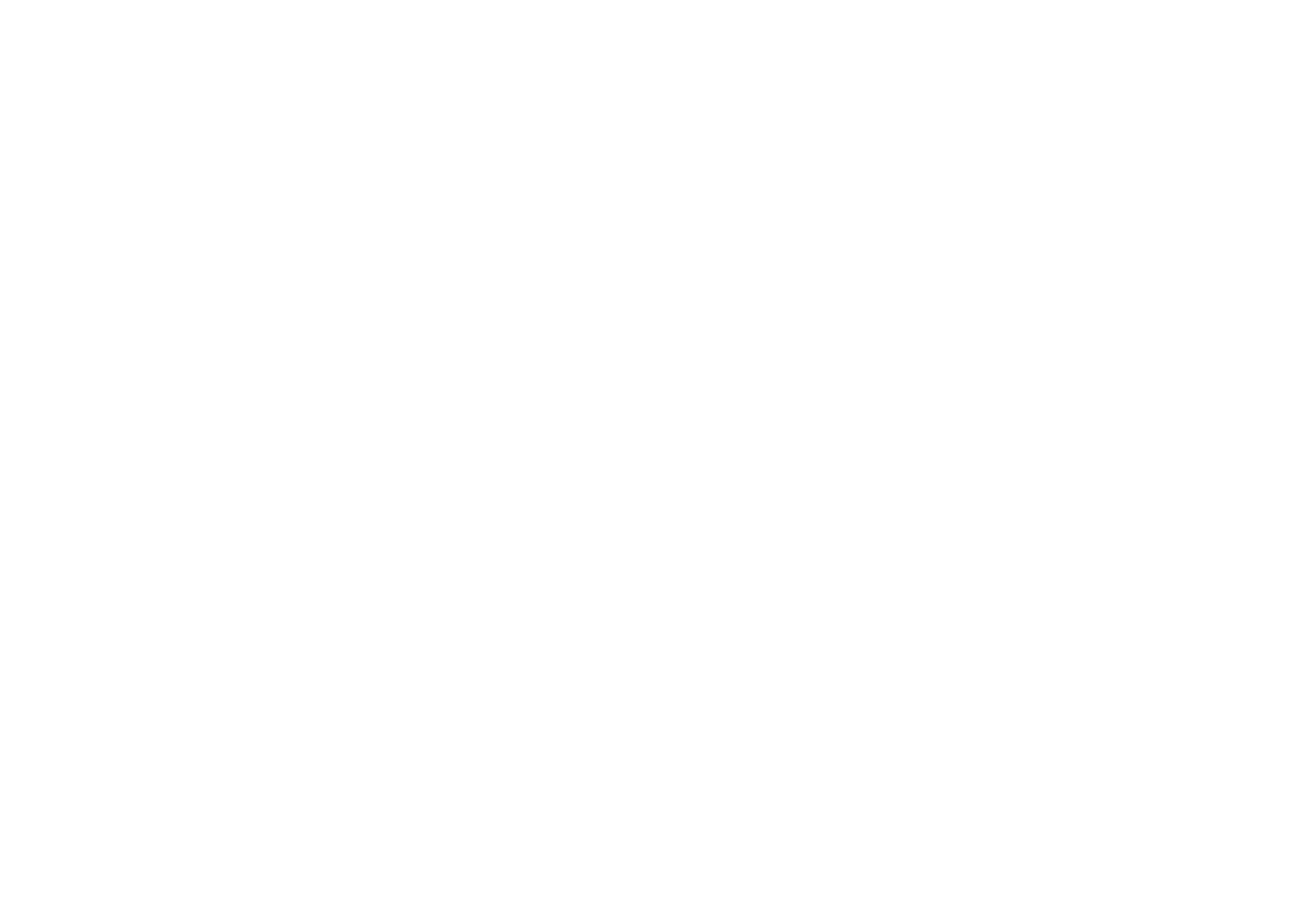<span id="page-6-0"></span>**Description** 

#### **1Description**

The sensors of the thermoMETER CX series are noncontact infrared temperature sensors. They calculate the surface temperature based on the emitted infrared energy of objects [► Basics of

Infrared Thermometry].

The sensor housing of the thermoMETER CX is made of aluminium (IP65/ NEMA-4 rating) and contains the complete sensor electronics. The sensor has a fixed mounted connection cable.

The CX sensors are sensitive optical systems. Please use only the thread for mechanical installation. Avoid mechanical violence on the head – this may destroy the system (expiry of warranty).

#### **1.1Scope of Supply**

•CX incl. connection cable, mounting nut and operators manual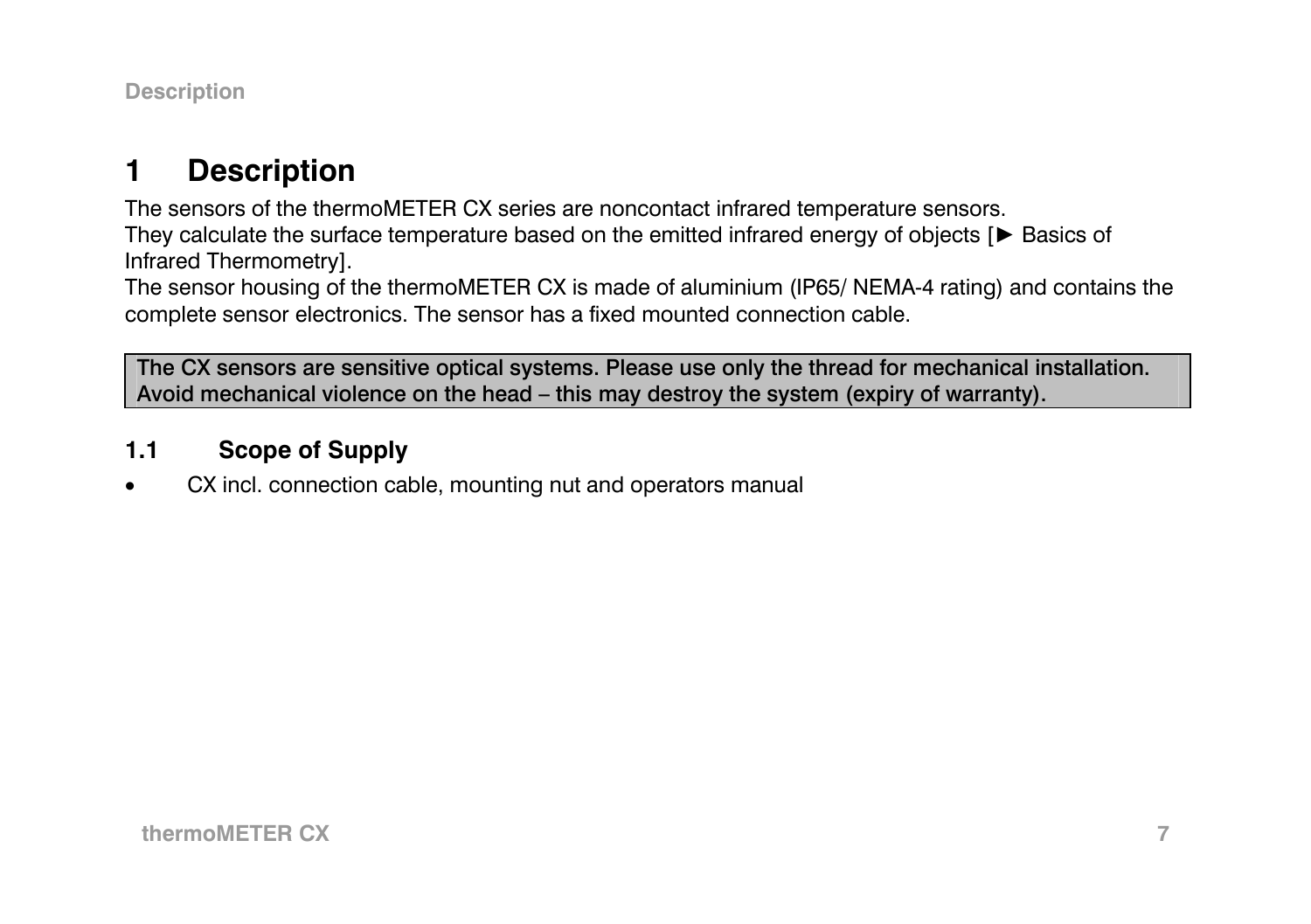<span id="page-7-0"></span>**Description** 

#### **1.2Maintenance**

Lens cleaning: Blow off loose particles using clean compressed air. The lens surface can be cleaned with a soft, humid tissue moistened with water or a water based glass cleaner.

**PLEASE NOTE:** Never use cleaning compounds which contain solvents (neither for the lens nor for the housing).

#### **1.3Cautions**

Avoid static electricity, arc welders, and induction heaters. Keep away from very strong EMF (electromagnetic fields). Avoid abrupt changes of the ambient temperature. In case of problems or questions which may arise when you use the sensor, please contact our service department. The customer service staff will support you with questions concerning the optimization of the work with the infrared thermometer, calibration procedures or with repairs.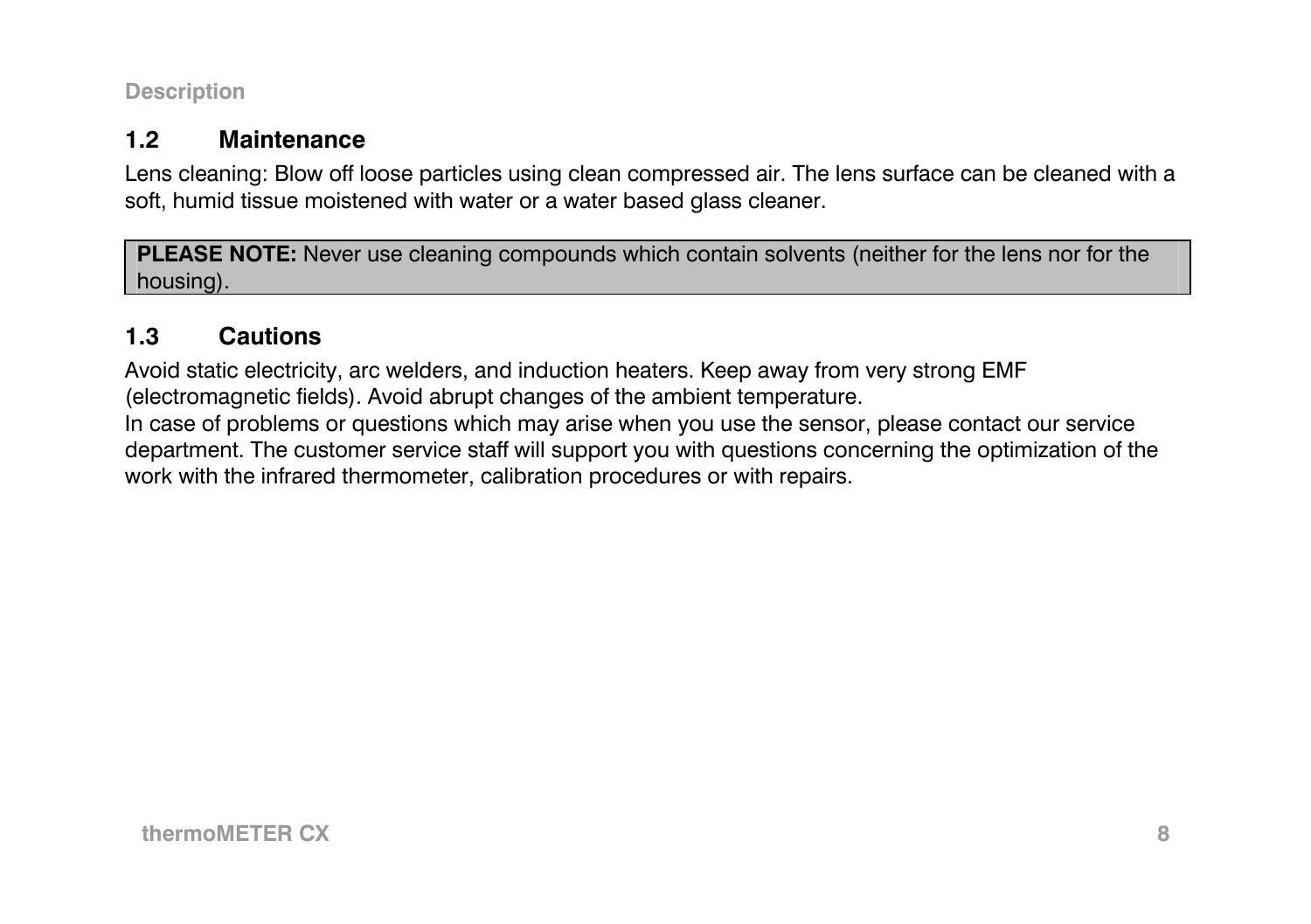<span id="page-8-0"></span>**Description** 

#### **1.4Factory Default Settings**

The unit has the following presetting at time of delivery:

| Temperature range:          | -18500 °C/ according 4-20 mA |
|-----------------------------|------------------------------|
| Emissivity:                 | 0.950                        |
| Transmission:               | 1.000                        |
| Smart averaging:            | Active                       |
| Ambient temperature source: | Head temperature             |

**Smart Averaging** means a dynamic average adaptation at high signal edges [activation via software only].

If the unit is supplied together with the USB-kit (optional) the output will be set to digital communication (bidirectional).

Read the manual carefully before the initial start-up. The producer reserves the right to change the herein described specifications in case of technical advance of the product.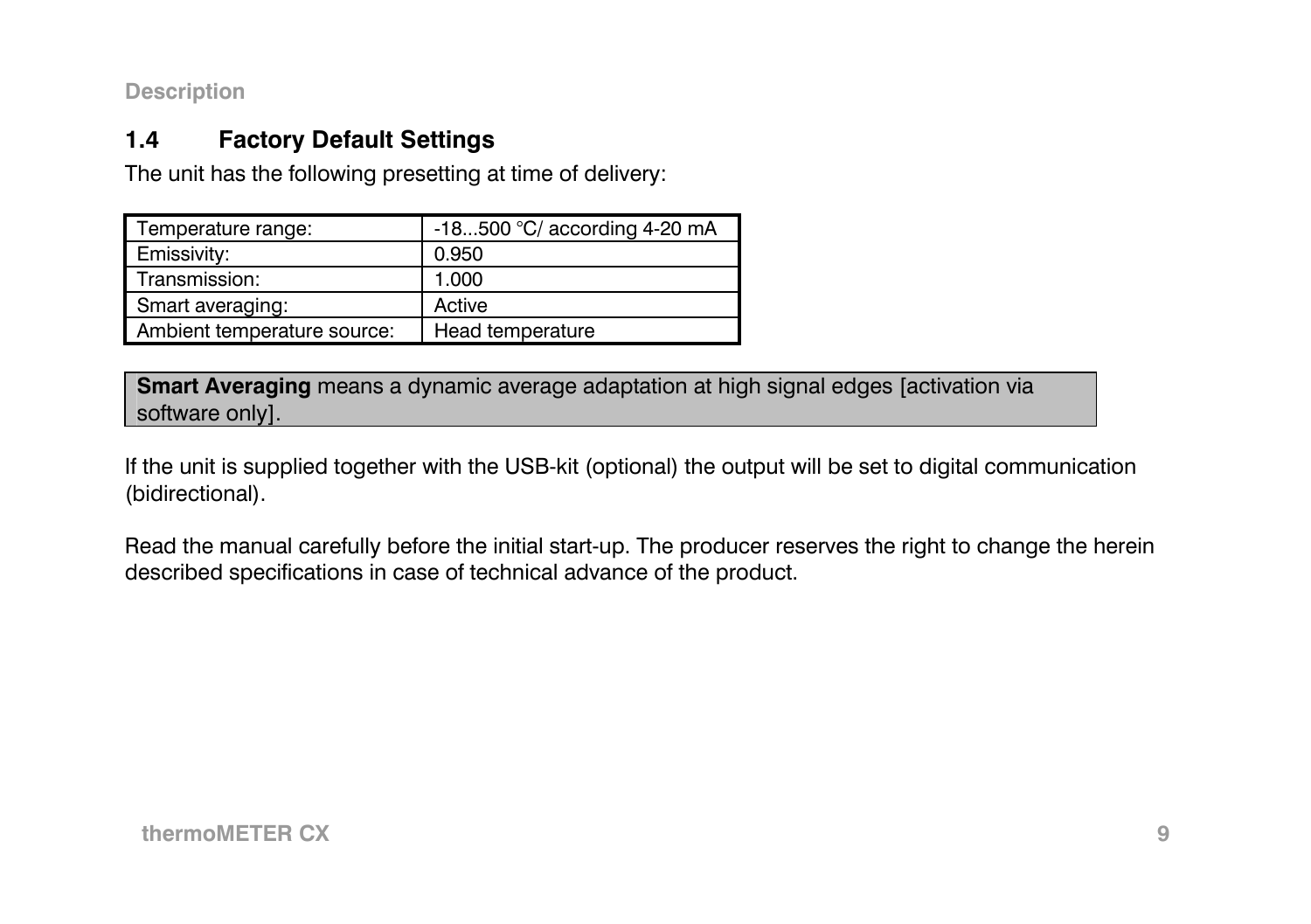#### <span id="page-9-0"></span>**2Technical Data**

#### **2.1General Specifications**

| <b>Environmental rating</b> | IP65 (NEMA-4)                         |  |
|-----------------------------|---------------------------------------|--|
| Ambient temperature         | $-2075 °C$                            |  |
| Storage temperature         | $-4085 °C$                            |  |
| Relative humidity           | 1095 %, non condensing                |  |
| Material                    | aluminium, black anodized             |  |
| Dimensions                  | Diameter: 42 mm/ Length: 130 mm       |  |
| Weight                      | 350 <sub>g</sub>                      |  |
| Cable length                | 5 <sub>m</sub>                        |  |
| Cable diameter              | $4.3 \text{ mm}$                      |  |
| Vibration                   | IEC 68-2-6: 3G, 11 - 200 Hz, any axis |  |
| Shock                       | IEC 68-2-27: 50G, 11 ms, any axis     |  |
| EMI                         | 89/336/EWG                            |  |

**Tab. 2.1: General Specification**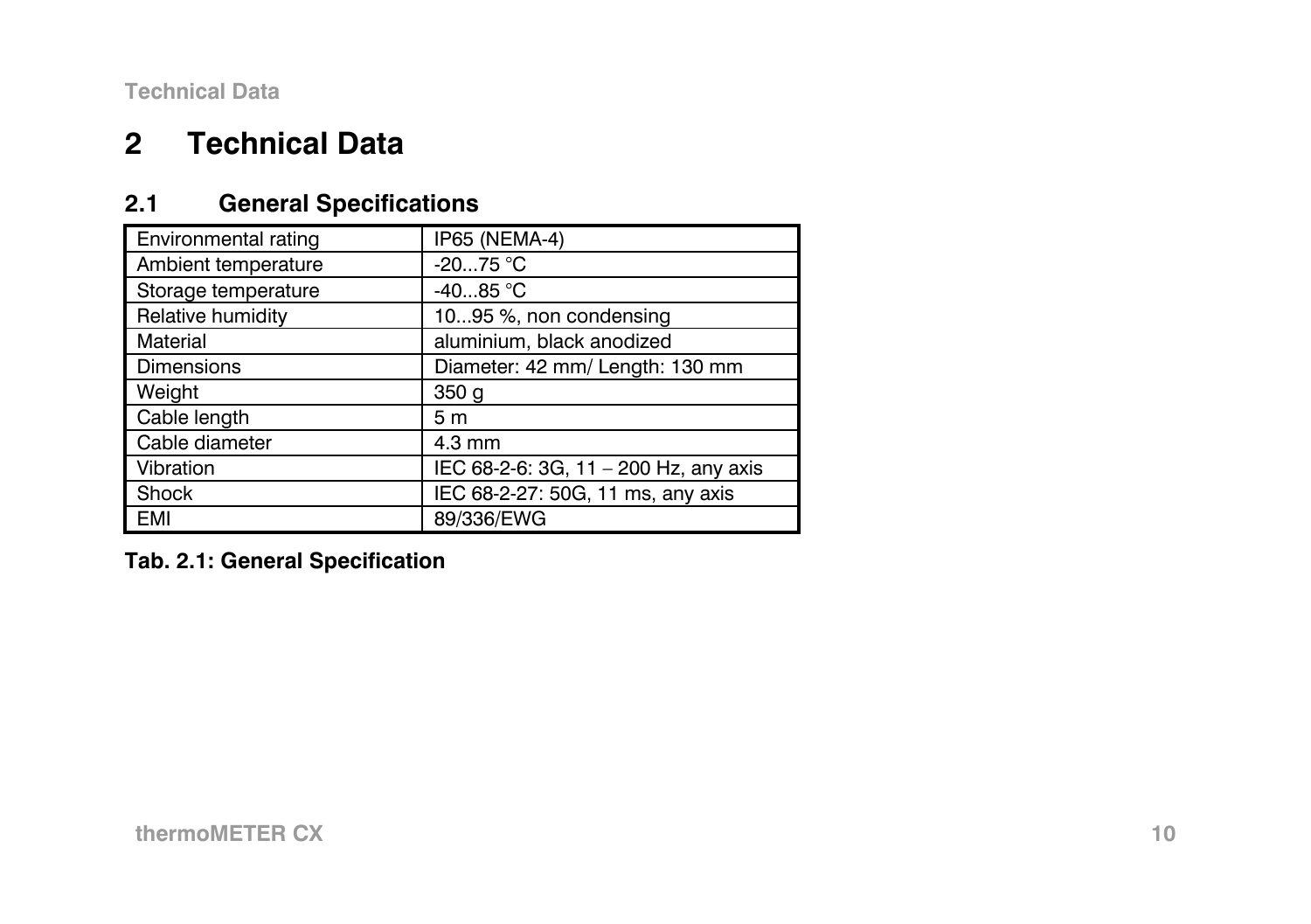#### <span id="page-10-0"></span>**2.2Electrical Specifications**

| Output/ analog                       | 4-20 mA/ scalable                                   |
|--------------------------------------|-----------------------------------------------------|
| Output/ serial digital <sup>1)</sup> | uni- (burst mode) or bidirectional                  |
| Alarm output                         | Programmable open collector output/ 030 VDC; 500 mA |
| Output impedances                    | max. 1000 $\Omega$ loop impedance                   |
| Power supply                         | $528$ VDC                                           |

# **Tab. 2.2: Electrical Specification**

<sup>1)</sup> inverted RS232, TTL, and 9.6 kBaud



white Current loop  $(+)$ yellow TxD (5 V)<br>green RxD (5 V) RxD (5 V)/ Open collector output brown Current loop (-)/ Ground (⊥)<br>black Shield Shield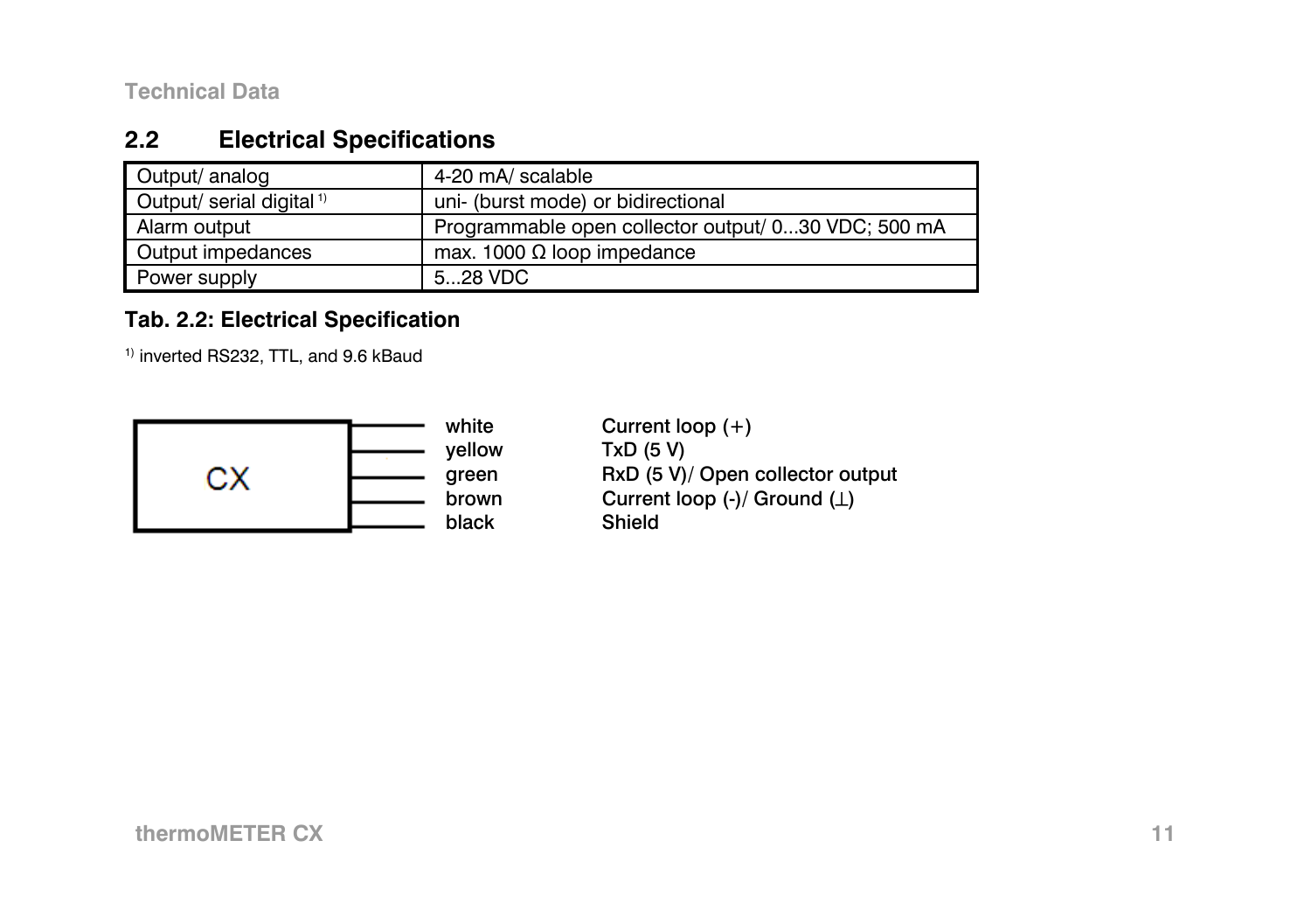#### <span id="page-11-0"></span>**2.3Measurement Specifications**

|                                 | CX-SF22-C8                                                | <b>CX-SF15-C8</b>                        |  |
|---------------------------------|-----------------------------------------------------------|------------------------------------------|--|
| Temperature range IR            | -30900 °C (scalable via software)                         | -30150 °C (scalable via software)        |  |
| Spectral range                  | $814 \mu m$                                               | $814 \,\mu m$                            |  |
| Optical resolution              | 22:1                                                      | 15:1                                     |  |
| CF-lens (optional)              | $0,6$ mm $@$ 10 mm                                        | $0.8$ mm $@$ 10 mm                       |  |
| Accuracy <sup>1</sup>           | $\pm$ 1.5 °C or $\pm$ 1.5 % of reading                    | $\pm$ 1 °C oder $\pm$ 1 % of reading     |  |
| $Repeated$ bility <sup>1)</sup> | $\pm$ 0.75 °C or $\pm$ 0.75 % of reading                  | $\pm$ 0.3 °C oder $\pm$ 0.3 % of reading |  |
| Temperature resolution          | 0.2 °C                                                    | 0.025 °C                                 |  |
| Response time                   | 150 ms (95 % Signal)                                      |                                          |  |
| Warm-up time                    | $10 \text{ min}$                                          |                                          |  |
| Emissivity/ Gain                | 0.1001.100 (adjustable via software)                      |                                          |  |
| Transmissivity                  | 0.1001.000 (adjustable via software)                      |                                          |  |
| Interface (optional)            | USB programming interface                                 |                                          |  |
| Signal processing               | Average, Peak hold, Valley hold (adjustable via software) |                                          |  |
| Software (optional)             | <b>CompactConnect</b>                                     |                                          |  |

# **Tab. 2.3: Measurement Specification**

 $1)$  at ambient temperature 23 $\pm$ 5 °C; whichever is greater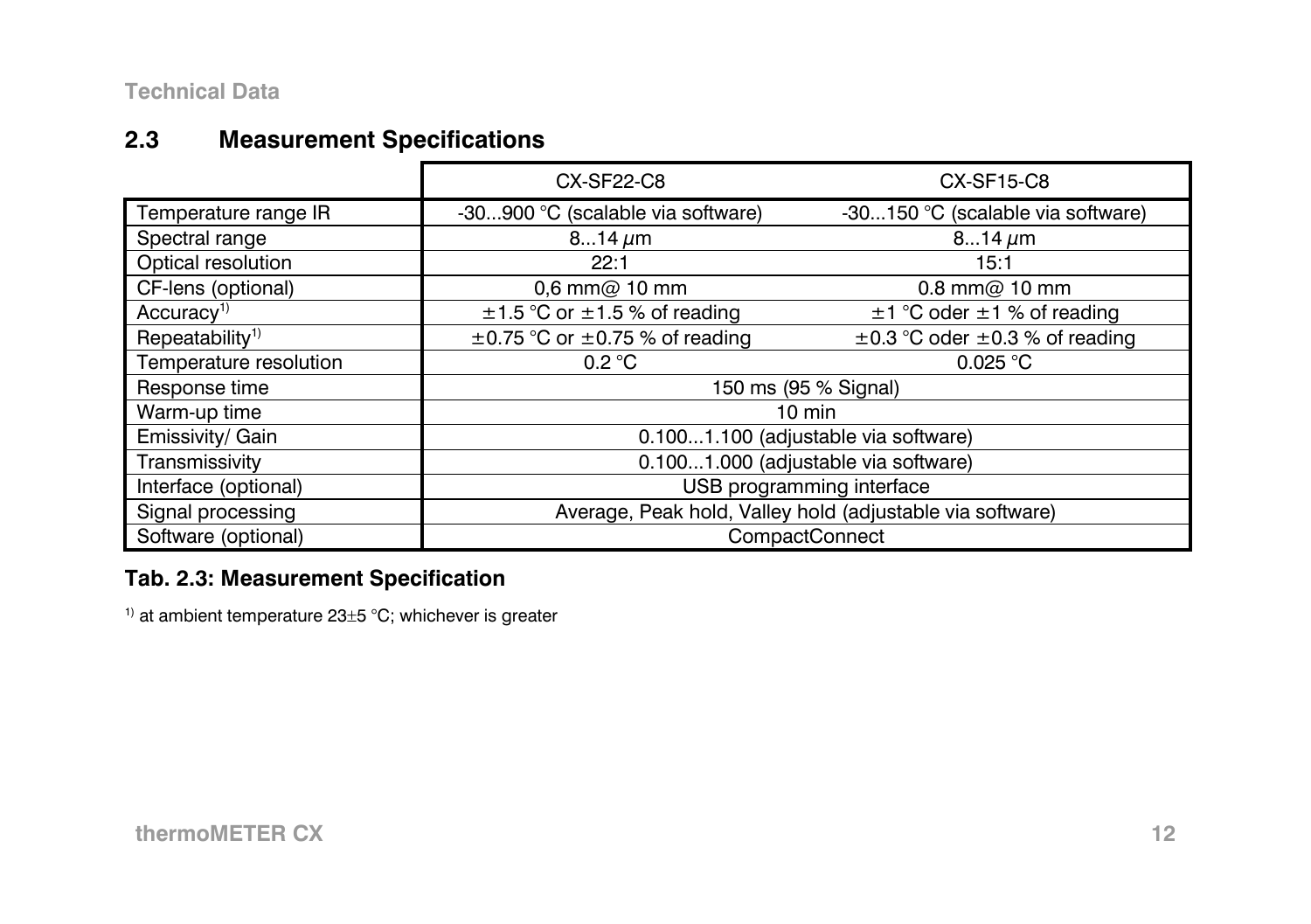#### <span id="page-12-0"></span>**2.4Optical Charts**

The following optical charts show the diameter of the measuring spot in dependence on the distance between measuring object and sensing head. The spot size refers to 90 % of the radiation energy. The distance is always measured from the front edge of the sensor housing.

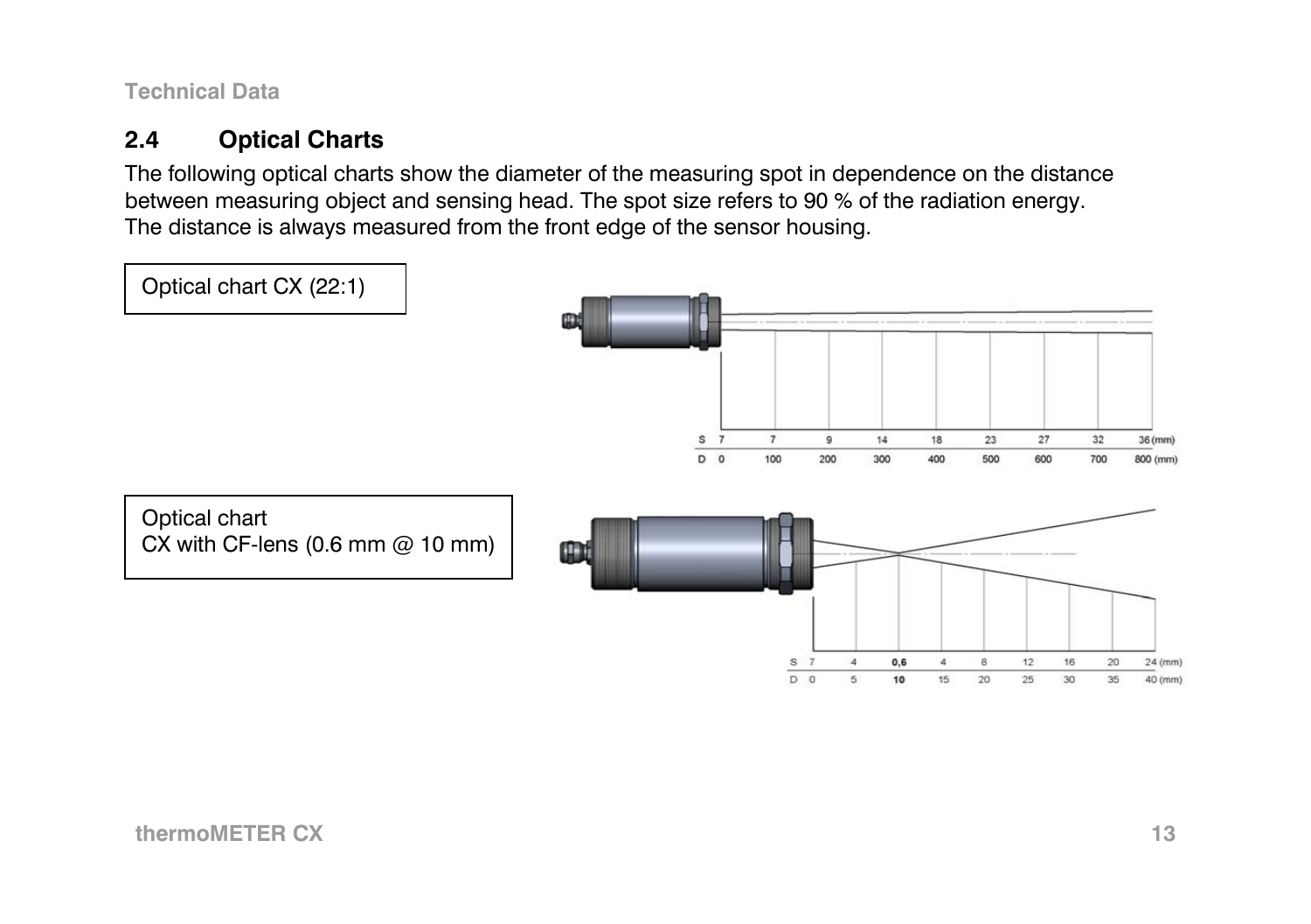<span id="page-13-0"></span>The size of the measuring object and the optical resolution of the infrared thermometer determine the maximum distance between sensing head and measuring object. In order to prevent measuring errors the object should fill out the field of view of the optics completely. Consequently, the spot should at all times have at least the same size like the object or should be smaller than that.

#### **2.5CF Optics and Protective Window**

The optional CF-lens allows the measurement of small objects.

For protection of the sensing head optics a protective window is available. The mechanical dimensions are equal to the CF lens.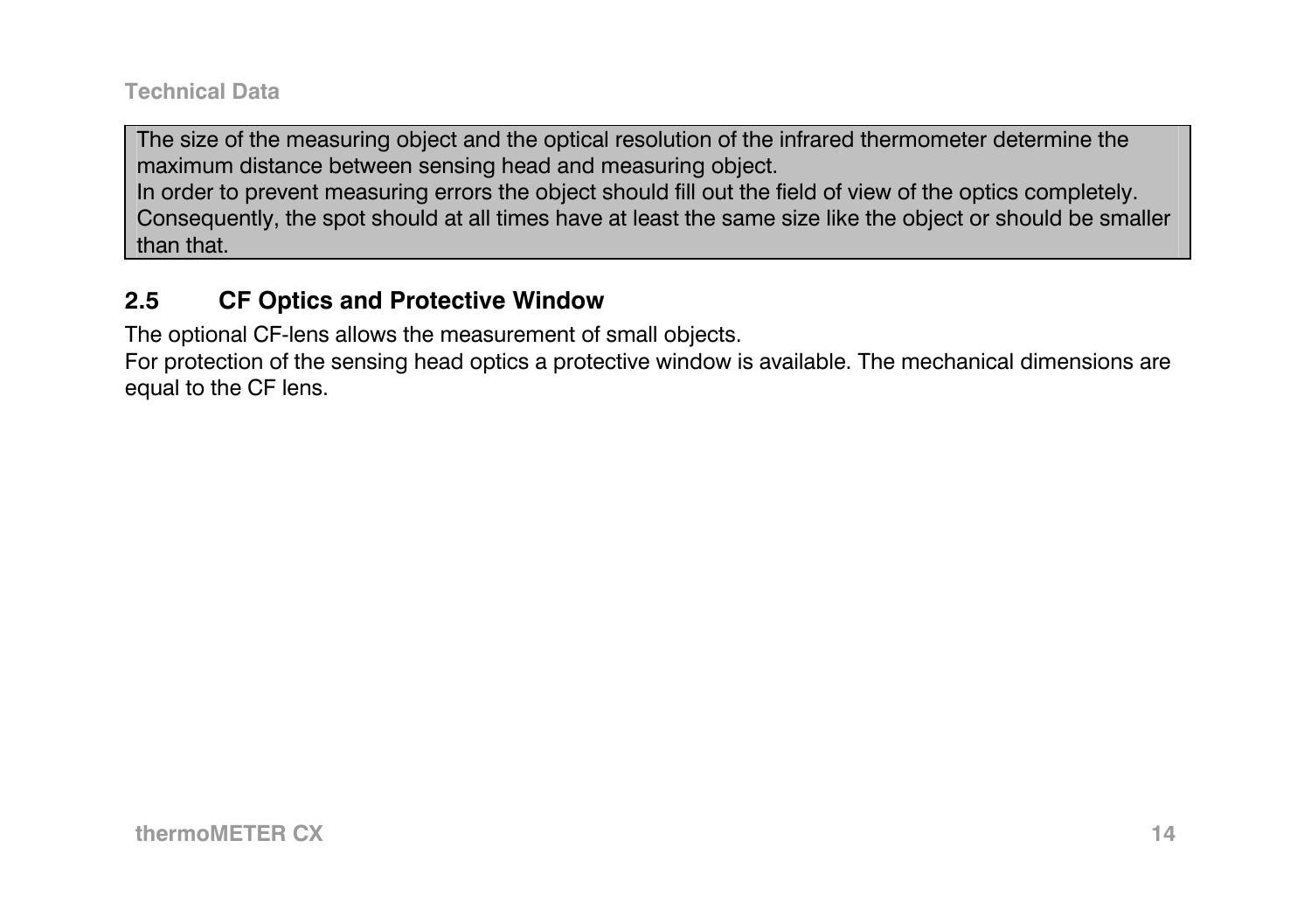

# **Fig. 2.1: CF-lens [TM-CF-CX]/ Protective window [TM-PW-CX]**

If the CF-lens is used, the transmission has to be set to 0.78. To change this value the optional USB-Kit (including CompactConnect software) is necessary.

If the protective window is used, the transmission has to be set to 0.83. To change this value the optional USB-Kit (including CompactConnect software) is necessary.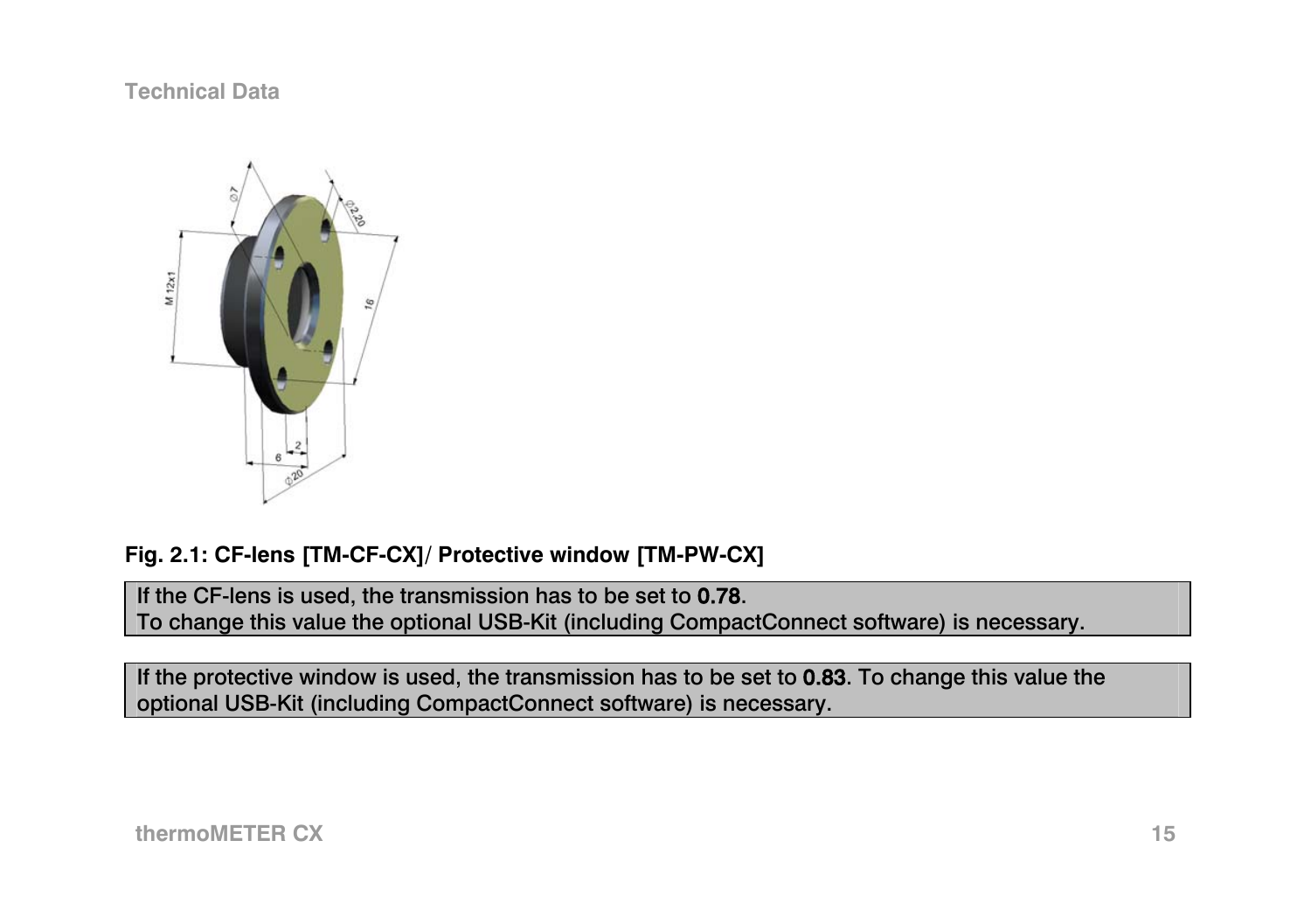#### <span id="page-15-0"></span>**3Installation**

#### **3.1Mechanical Installation**

The CX is equipped with a 20 UNF-2B thread and can be installed either directly via the sensor thread or with the help of the hex nut (standard) to the mounting bracket available.



**Fig. 3.1: CX – Dimensions**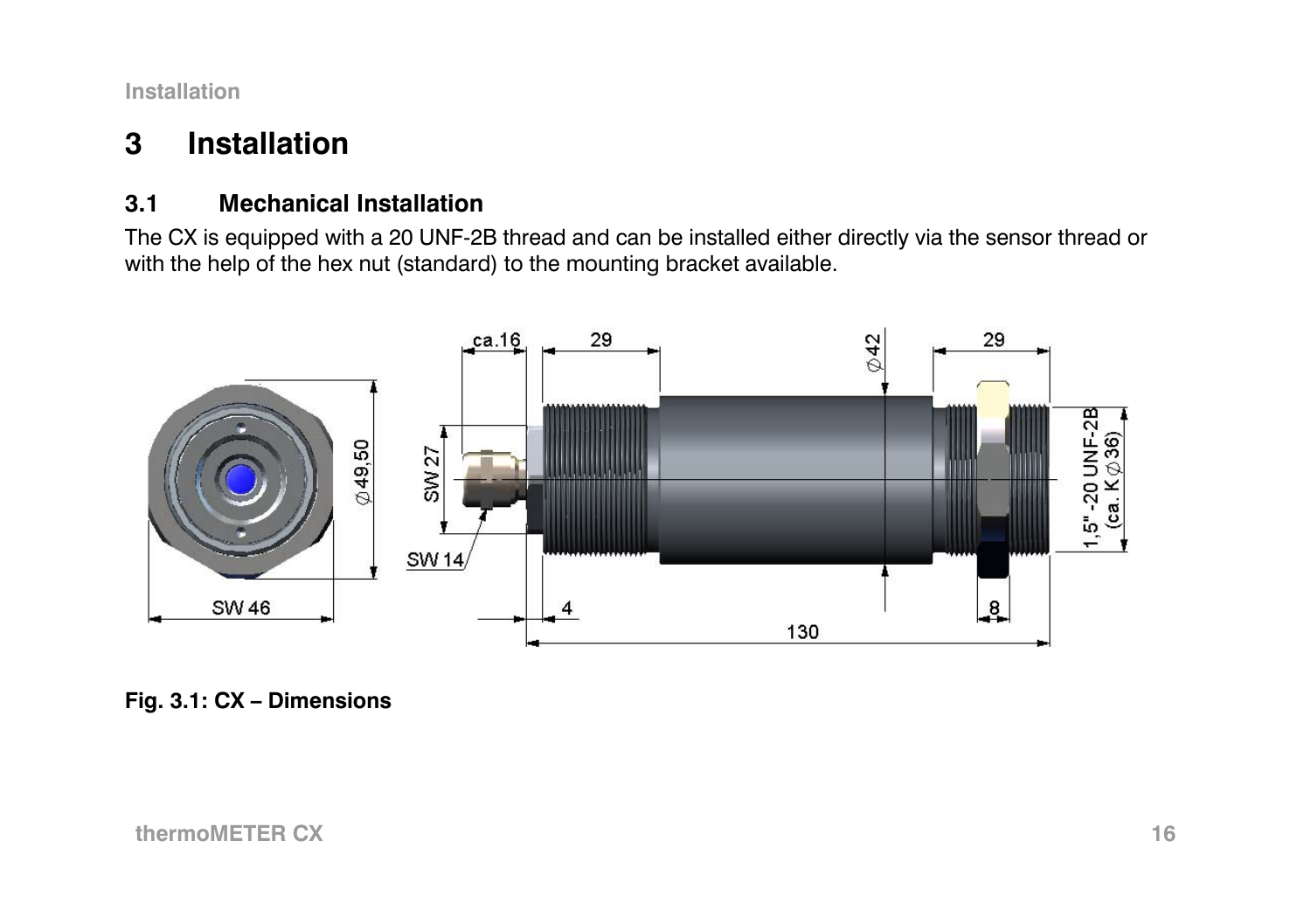#### <span id="page-16-0"></span>**3.2Air Purge Collar**

The lens must be kept clean at all times from dust, smoke, fumes and other contaminants in order to avoid reading errors. These effects can be reduced by using an air purge collar. Make sure to use oil-free, technically clean air, only.



# **Fig. 3.2: Air purge collar [TM-AP-CX]; Hose connection: 6x8 mm**

The needed amount of air (approx. 2...10 l/ min.) depends on the application and the installation conditions on-site.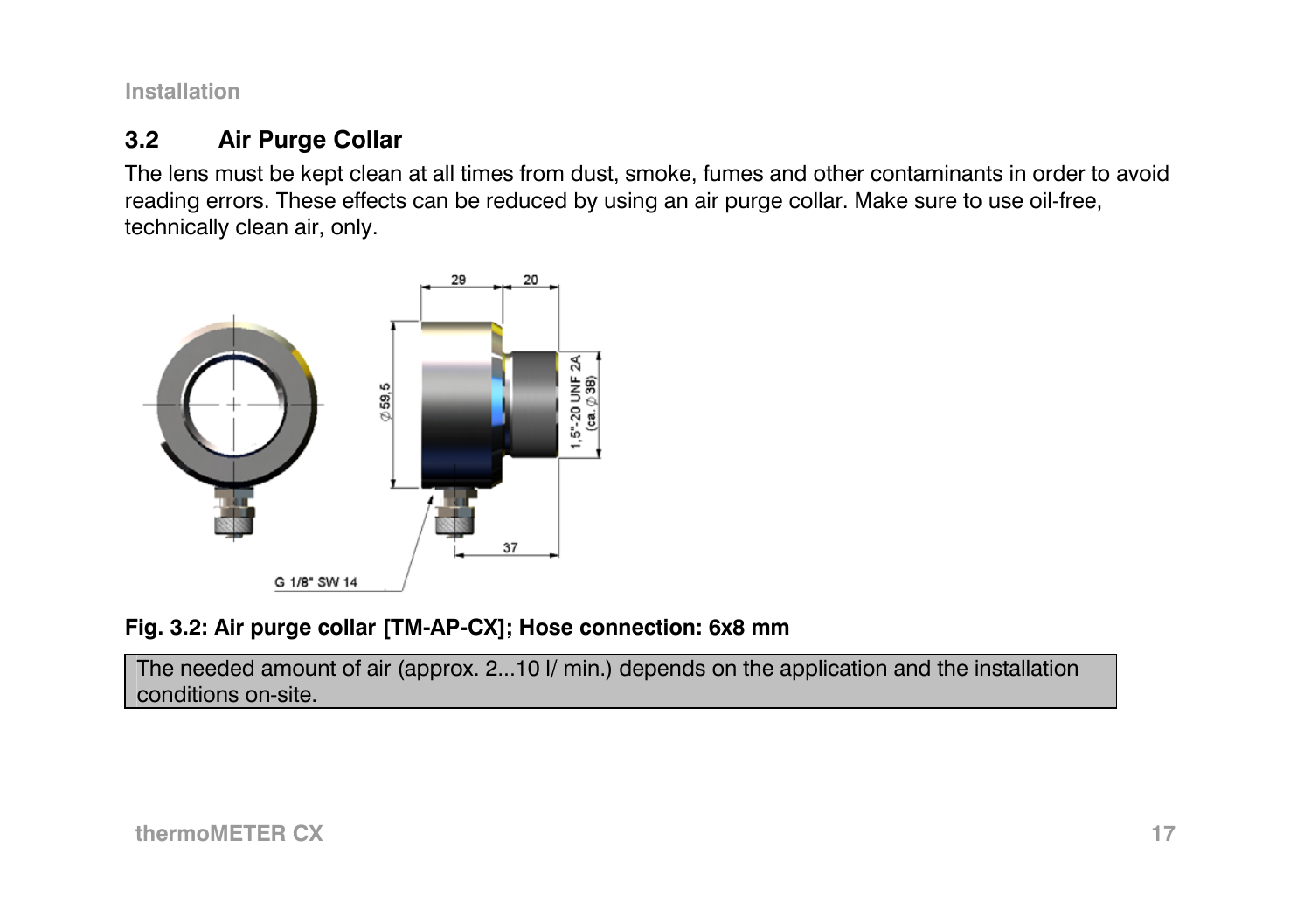#### <span id="page-17-0"></span>**3.3Electrical Installation**

**3.3.1Analog device (mA output)** 



The maximum loop impedance is 1000  $\Omega$ .

#### **3.3.2Digital communication**

For a digital communication the optional USB programming kit is required. Please connect each wire of the USB adapter cable with the same coloured wire of the sensor cable by using the terminal block. Press with a screw driver as shown in the picture to loose a contact.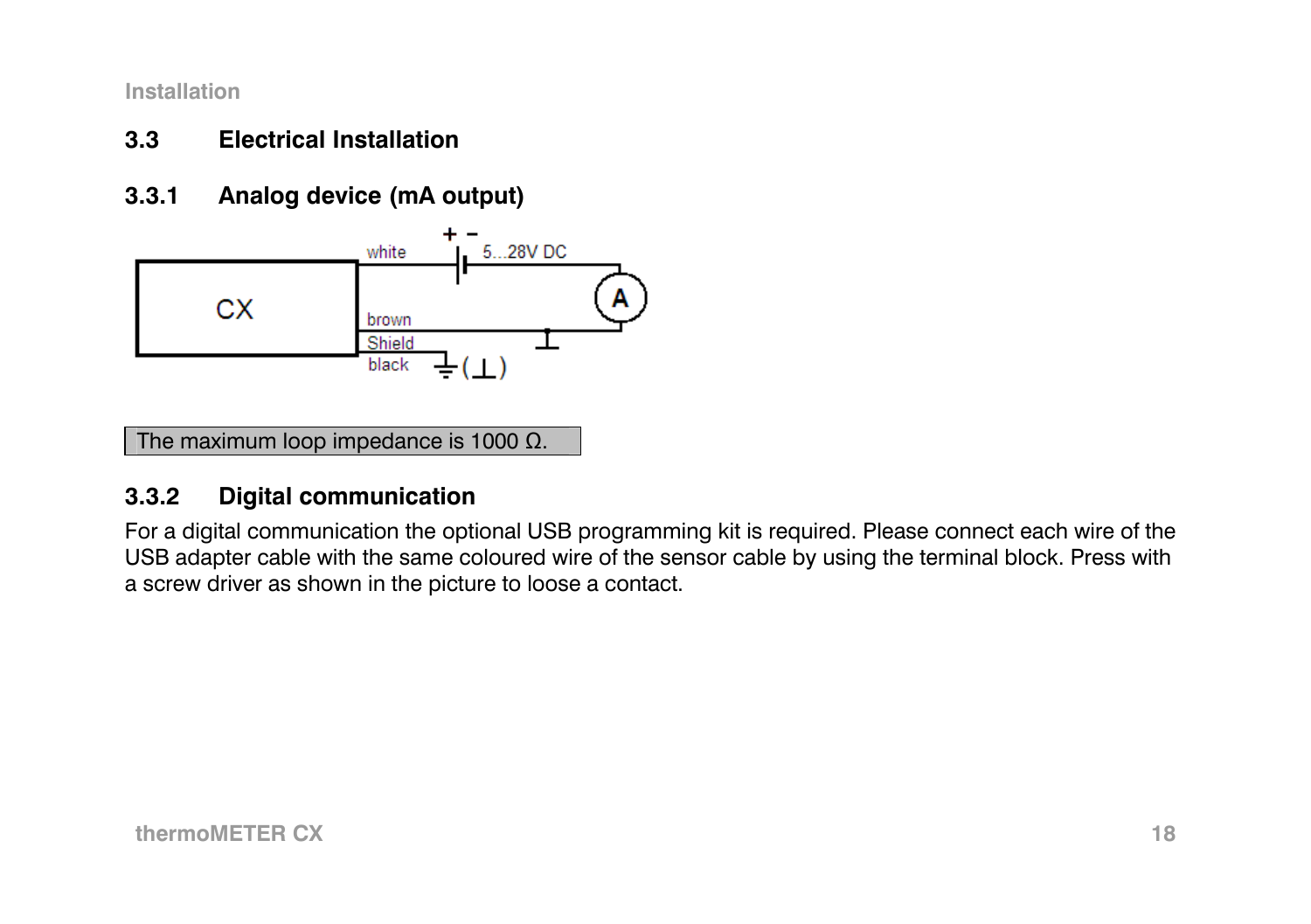

USB-Kit: USB programming adaptor incl. terminal block and software CD [TM-USBK-CX]



# **Fig. 3.3: USB-Kit**

The sensor is offering two ways of digital communication:

- •bidirectional communication (sending and receiving data)
- •unidirectional communication (burst mode – the sensor is sending data only)

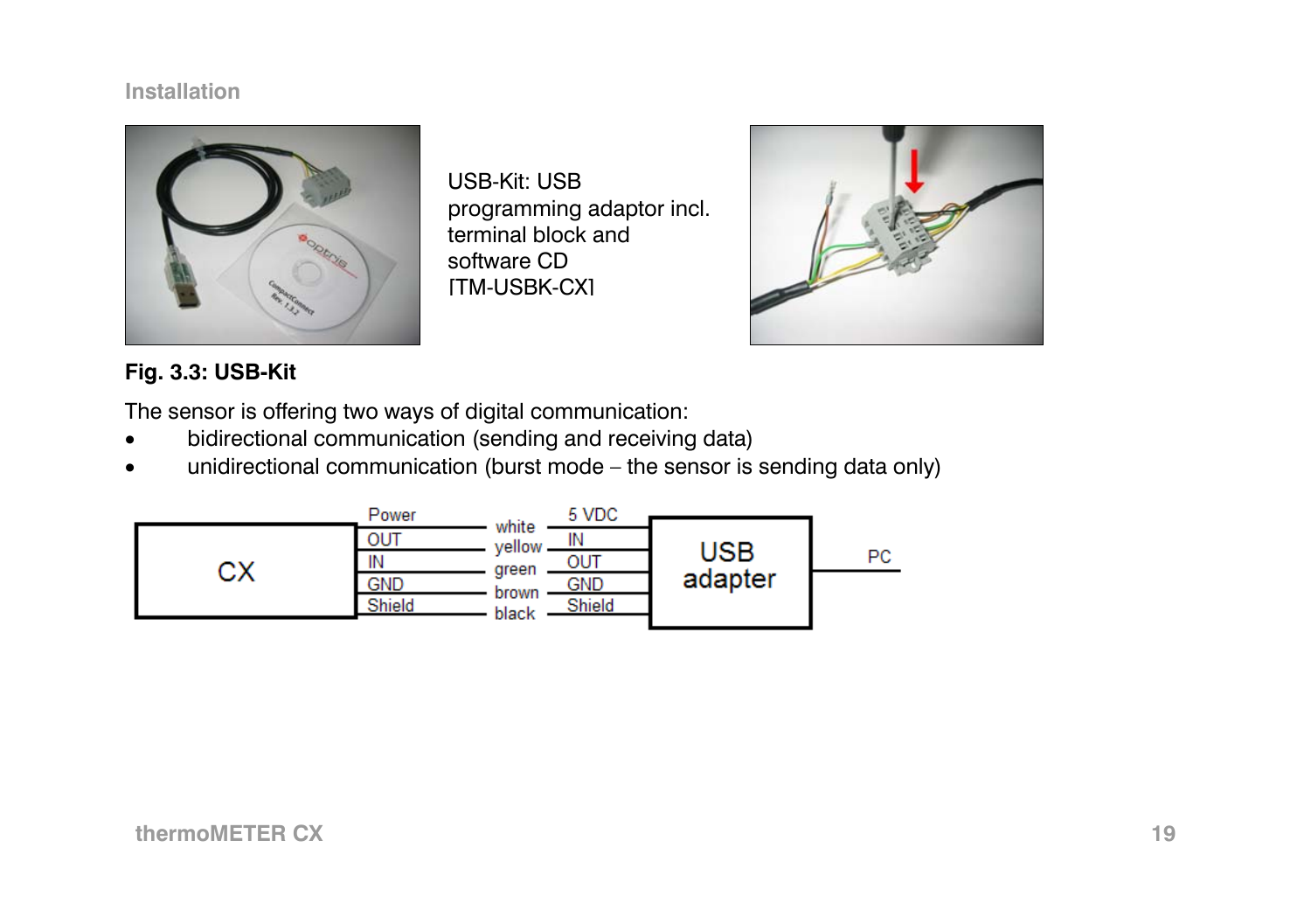#### <span id="page-19-0"></span>**3.3.3Analog + Digital**

The CX is able to work in the digital mode and simultaneously as analog device (4-20 mA). In this case the sensor will be powered by the USB interface (5 V).



#### **3.3.4Analog + Alarm**



The alarm output (open collector output) can control an external relay. In addition the analog output can be used simultaneously.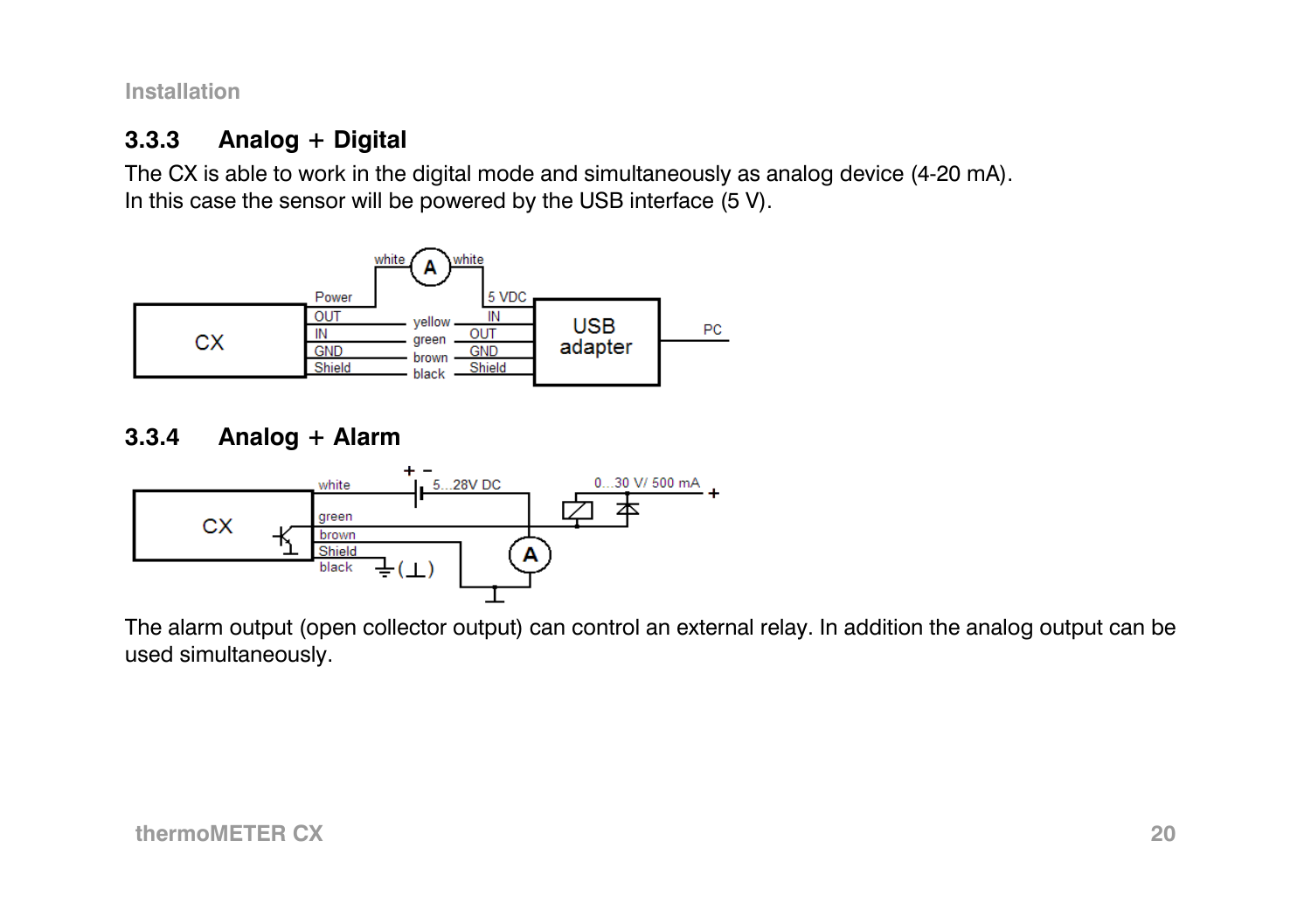<span id="page-20-0"></span>**Software CompactConnect** 

#### **4Software CompactConnect**

#### **4.1Installation**

Insert the installation CD into the according drive on your computer. If the autorun option is activated the installation wizard will start automatically.

Otherwise please start setup.exe from the CD-ROM. Follow the instructions of the wizard until the installation is finished.

The installation wizard will place a launch icon on the desktop and in the start menu:

[Start]\Programs\CompactConnect.

If you want to uninstall the software from your system please use the uninstall icon in the start menu.

You will find a detailed software manual on the CD.

#### **4.2System requirements**

- •
- •
- Windows XP  **At least 128 MByte RAM**
- USB interface  **CD-ROM** drive
- •Hard disc with at least 30 MByte free space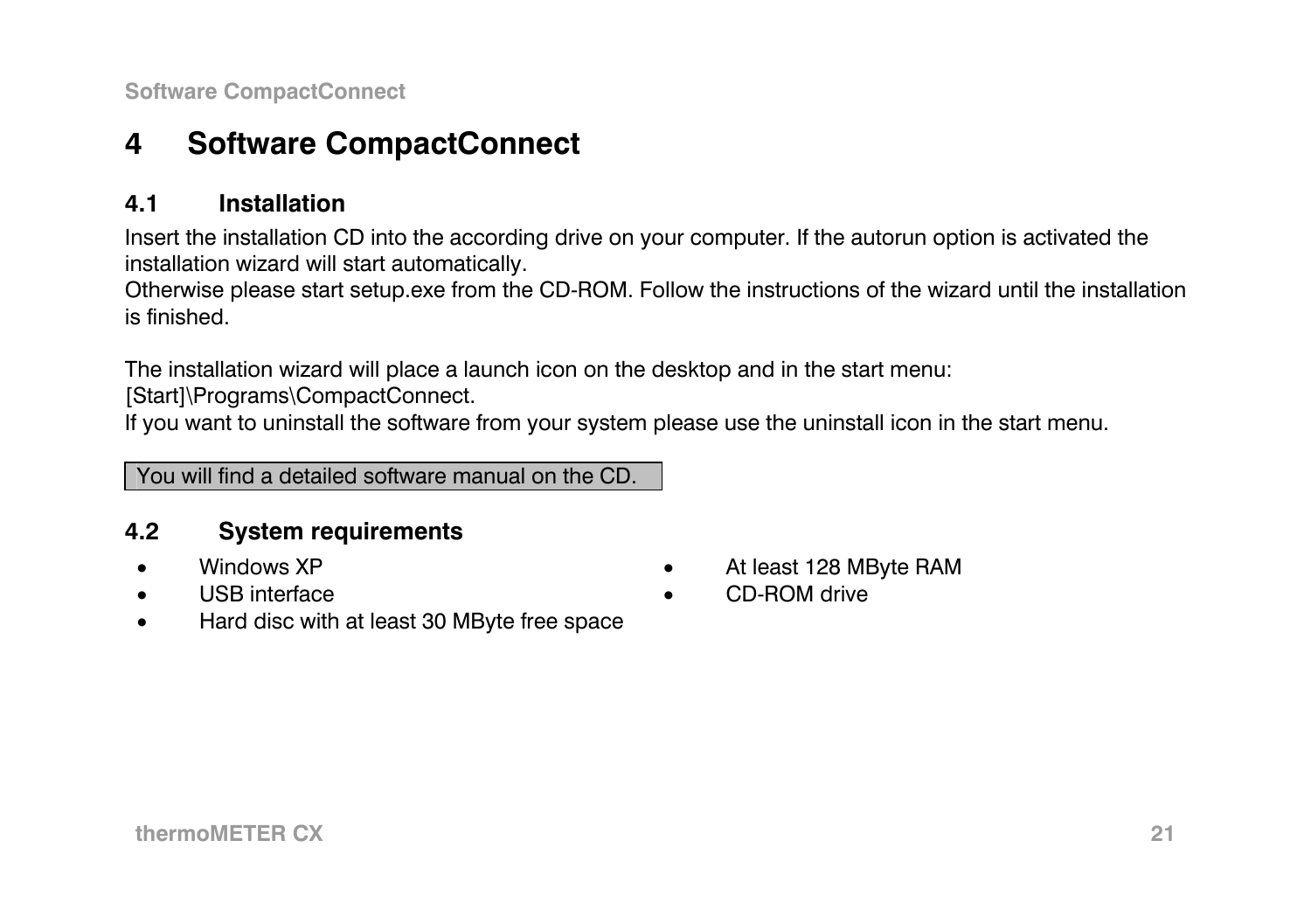<span id="page-21-0"></span>**Software CompactConnect** 

#### **4.3Main Features**



- •Graphic display for temperature trends and automatic data logging for analysis and documentation
- •Complete sensor setup and remote controlling
- •Adjustment of signal processing functions
- •Programming of outputs and functional inputs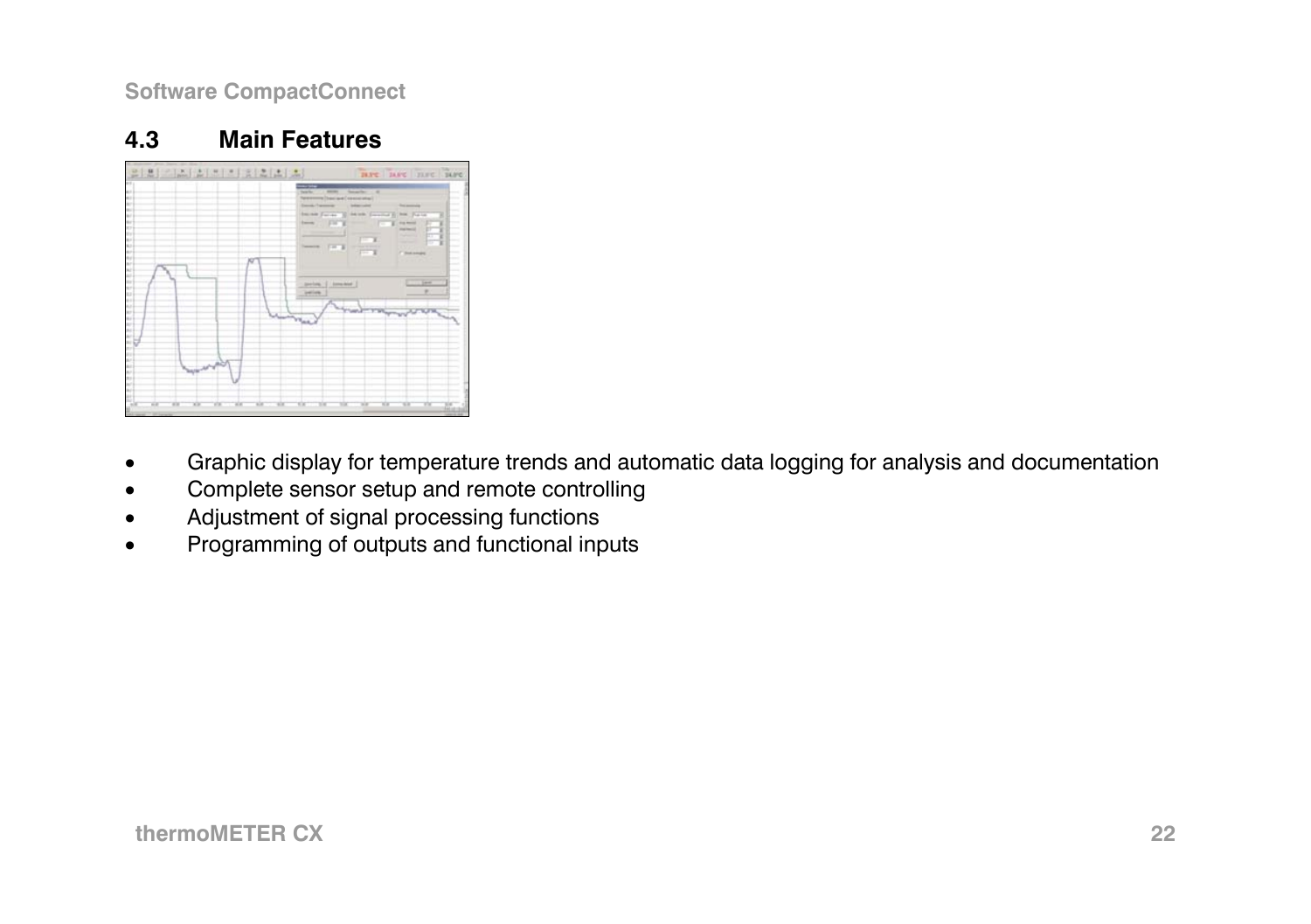#### <span id="page-22-0"></span>**5Digital Command Set**

| <b>Decimal</b> | <b>HEX</b> | Command                                | Data        | Answer            | Result                                   | <b>Currency</b> |
|----------------|------------|----------------------------------------|-------------|-------------------|------------------------------------------|-----------------|
|                | 0x01       | <b>READ Object temperature</b>         | no          | byte1 byte2       | $=$ (byte1 x 256 + byte2 - 1000) / 10    | °С              |
|                | 0x02       | <b>READ Head temperature</b>           | Ino         | byte1 byte2       | $=$ (byte1 x 256 + byte2 - 1000) / 10    | °C              |
|                | 0x03       | READ current Object temperature        | Ino         | byte1 byte2       | $=$ (byte1 x 256 + byte2 - 1000) / 10    | °C              |
|                | 0x04       | <b>READ Emissivity</b>                 | Ino         | byte1 byte2       | = (byte1 x 256 + byte2) / 1000           |                 |
|                | 0x05       | <b>READ Transmission</b>               | Ino         | byte1 byte2       | $=$ (byte1 x 256 + byte2) / 1000         |                 |
|                | 0x09       | <b>READ Process temperature</b>        | Ino         | byte1 byte2       | $=$ byte1 x 256 + byte2                  | °C              |
| 14             | 0x0E       | <b>READ Serial number</b>              | Ino         | byte1 byte2 byte3 | $=$ byte1 x 65536 + byte2 x 256 + byte3  |                 |
| 15             | 0x0F       | <b>READ Firmware revision</b>          | Ino         | byte1 byte2       | $=$ byte1 x 256 + byte2                  |                 |
| 129            | 0x81       | SET mA-Output (loop maintenance) byte1 |             | byte1             | byte $1 = mA*10$ (z.B. $4mA = 4*10=40$ ) | mA              |
| 132            | 0x84       | <b>SET Emissivity</b>                  | byte1 byte2 | byte1 byte2       | = (byte1 x 256 + byte2) / 1000           |                 |
| 133            | 0x85       | <b>SET Transmission</b>                | byte1 byte2 | byte1 byte2       | $=$ (byte1 x 256 + byte2) / 1000         |                 |

#### **Interface Settings:**

8 Data bits, 1 Stop bit, no parity, no flow control

#### **EXAMPLES**

### **Read out of object temperature:**

(all bytes in HEX)

| Send:    | 01                | Command to read the object temperature     |
|----------|-------------------|--------------------------------------------|
| Receive: | 04 D <sub>3</sub> | Object temperature in tenth degrees + 1000 |

04 D3 = dez.1235 1235 - 1000 = 235 $235 / 10 = 23.5 °C$ 

#### **Set-up of Emissivity:**

(all bytes in HEX)

Send: 84 03 B6 Command to set the emissivity to 0.950<br>
Receive: 03 B6 Emissivity x 1000 Receive: 03 B6 Emissivity x 1000

03 B6 = dez. 950 $950 / 1000 = 0,950$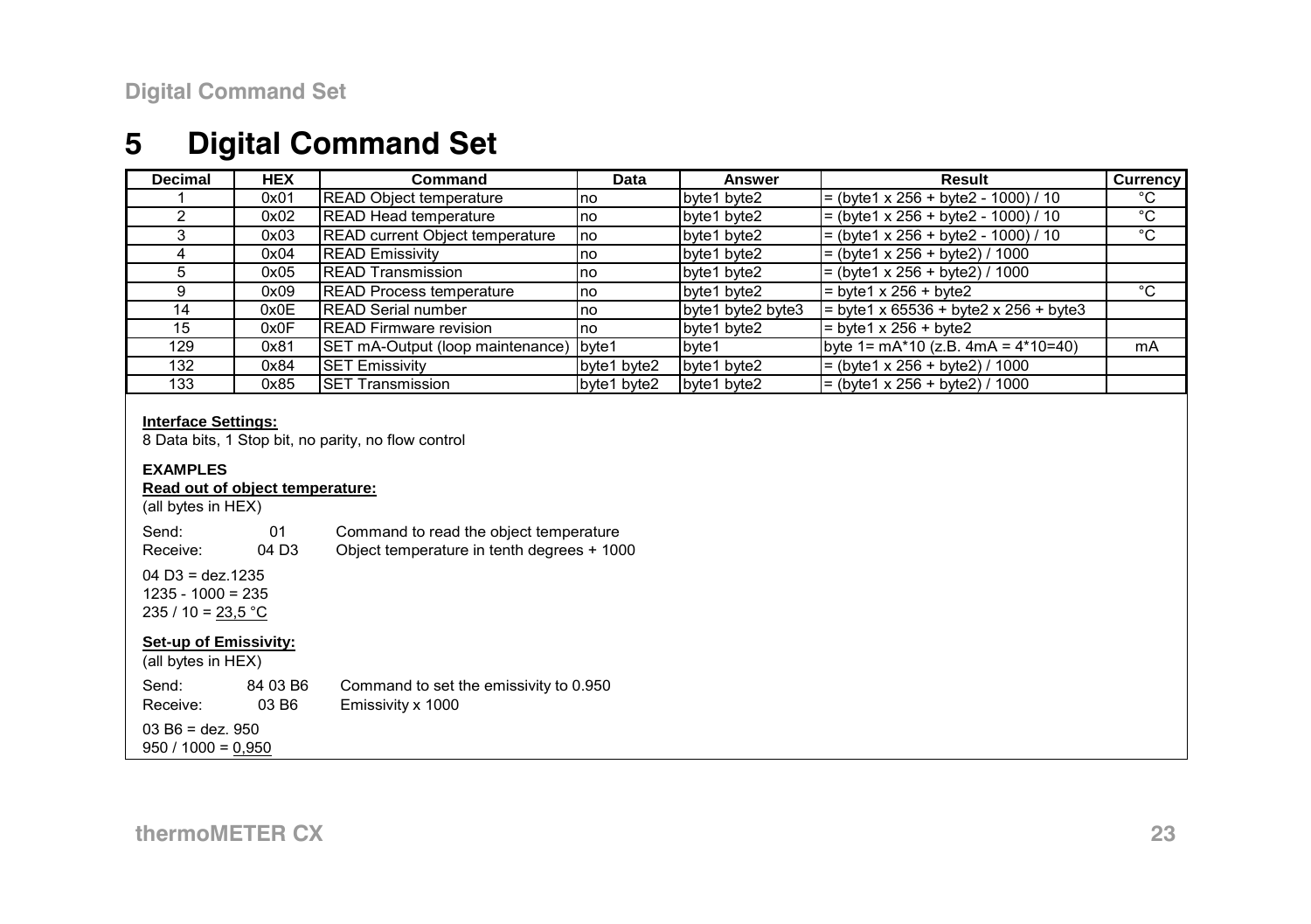#### <span id="page-23-0"></span>**6Basics of Infrared Thermometry**

Depending on the temperature each object emits a certain amount of infrared radiation. A change in the temperature of the object is accompanied by a change in the intensity of the radiation. For the measurement of "thermal radiation" infrared thermometry uses a wave-length ranging between 1  $\mu$  and 20  $\mu$ m. The intensity of the emitted radiation depends on the material. This material contingent constant is described with the help of the emissivity which is a known value for most materials (see enclosed table emissivity).

Infrared thermometers are optoelectronic sensors. They calculate the surface temperature on the basis of the emitted infrared radiation from an object. The most important feature of infrared thermometers is that they enable the user to measure objects contactless. Consequently, these products help to measure the temperature of inaccessible or moving objects without difficulties. Infrared thermometers basically consist of the following components:

- •lens
- •spectral filter
- •detector
- •electronics (amplifier/ linearization/ signal processing)

The specifications of the lens decisively determine the optical path of the infrared thermometer, which is characterized by the ratio Distance to Spot size.

The spectral filter selects the wavelength range, which is relevant for the temperature measurement. The detector in cooperation with the processing electronics transforms the emitted infrared radiation into electrical signals.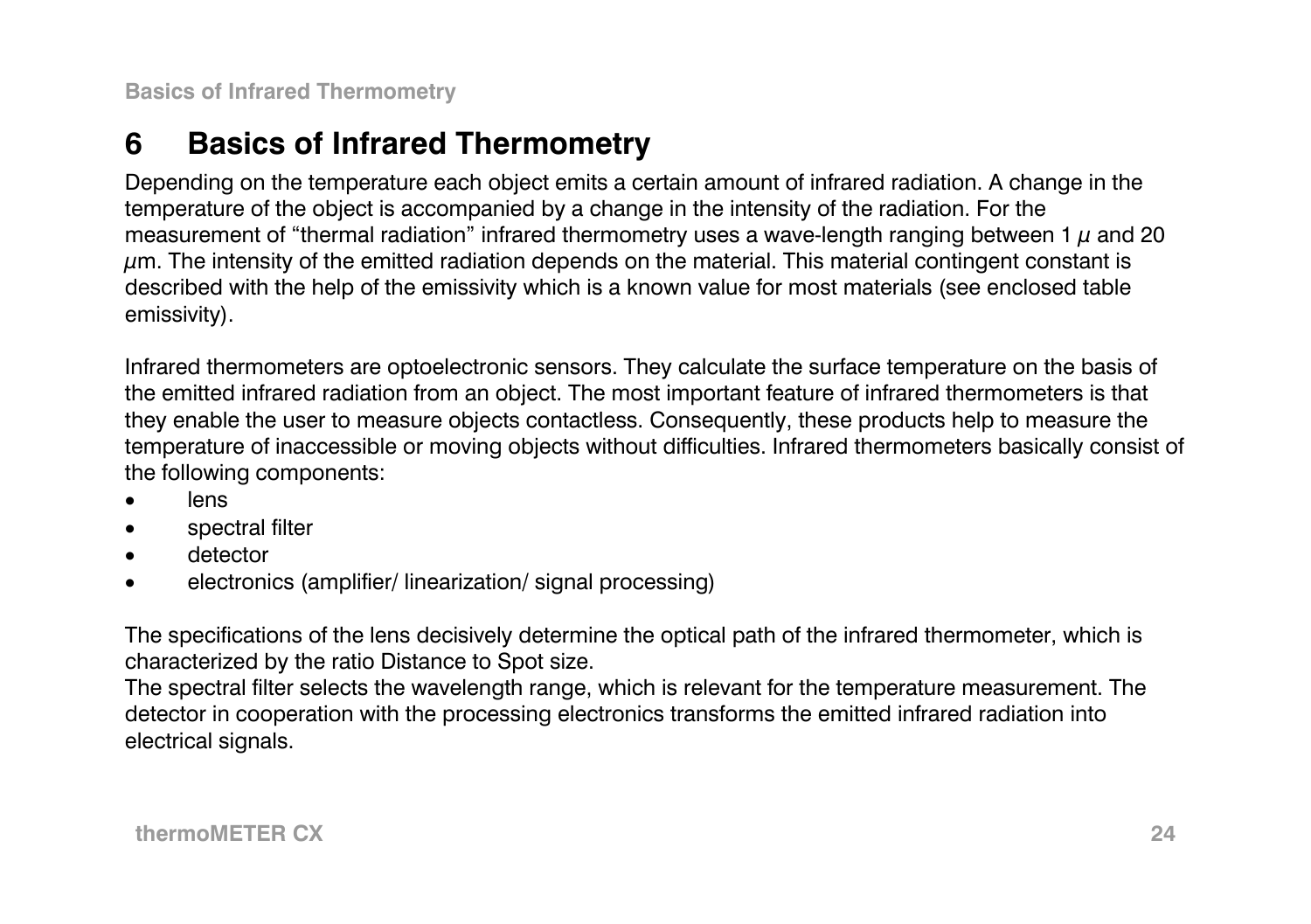<span id="page-24-0"></span>**Emissivity** 

#### **7Emissivity**

#### **7.1Definition**

The intensity of infrared radiation, which is emitted by each body, depends on the temperature as well as on the radiation features of the surface material of the measuring object. The emissivity (ε – Epsilon) is used as a material constant factor to describe the ability of the body to emit infrared energy. It can range between 0 and 100 %. A "blackbody" is the ideal radiation source with an emissivity of 1.0 whereas a mirror shows an emissivity of 0.1.

If the emissivity chosen is too high, the infrared thermometer may display a temperature value which is much lower than the real temperature – assuming the measuring object is warmer than its surroundings. A low emissivity (reflective surfaces) carries the risk of inaccurate measuring results by interfering infrared radiation emitted by background objects (flames, heating systems, chamottes). To minimize measuring errors in such cases, the handling should be performed very carefully and the unit should be protected against reflecting radiation sources.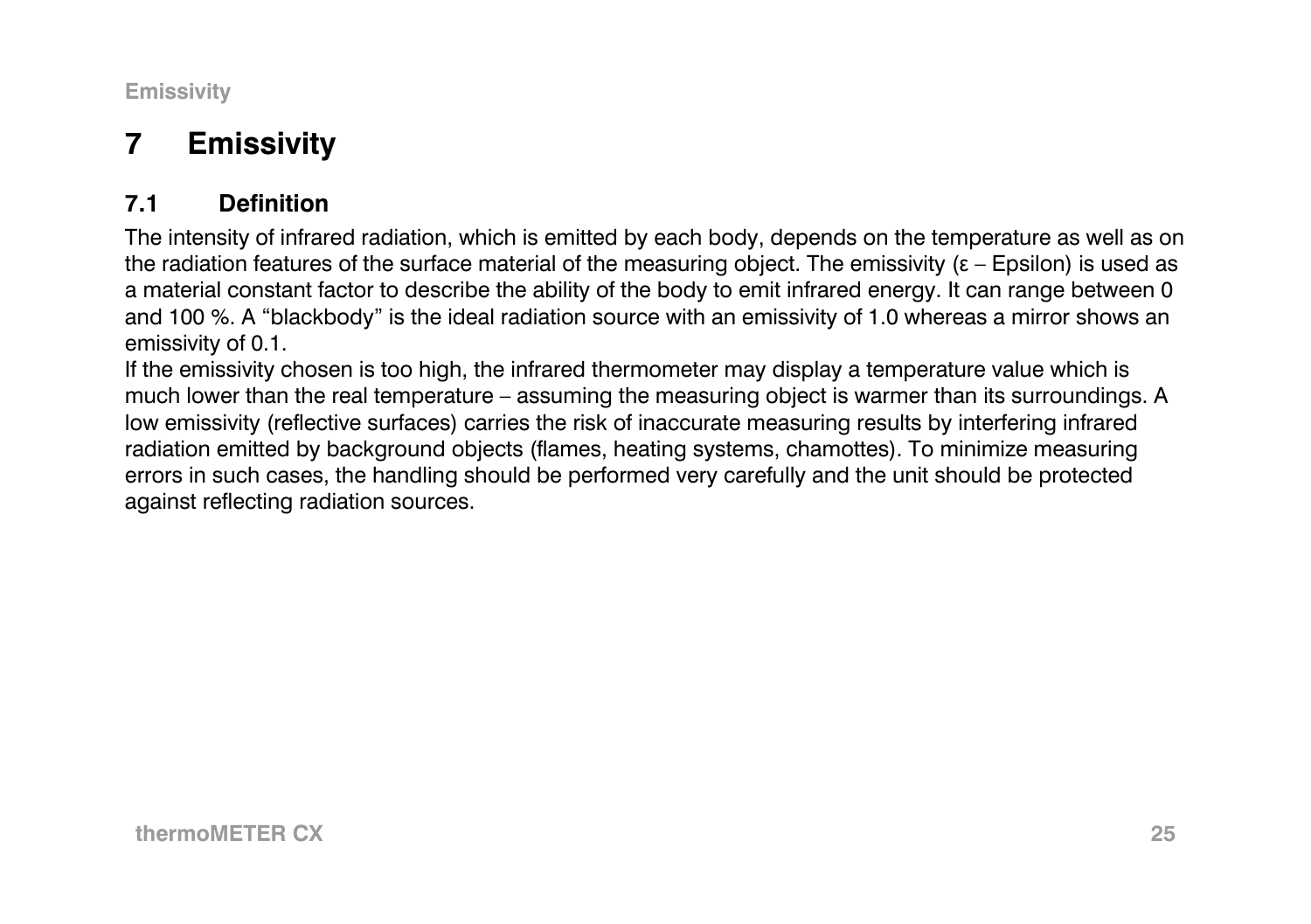<span id="page-25-0"></span>**Emissivity** 

#### **7.2Determination of unknown Emissivities**

- ► First, determine the actual temperature of the measuring object with a thermocouple or contact sensor. Second, measure the temperature with the infrared thermometer and modify the emissivity until the displayed result corresponds to the actual temperature.
- ► If you monitor temperatures of up to 380°C you may place a special plastic sticker (emissivity dots part number: TM-ED-CT) onto the measuring object, which covers it completely. Now set the emissivity to 0.95 and take the temperature of the sticker. Afterwards, determine the temperature of the adjacent area on the measuring object and adjust the emissivity according to the value of the temperature of the sticker.
- ► Cove a part of the surface of the measuring object with a black, flat paint with an emissivity of 0.98. Adjust the emissivity of your infrared thermometer to 0.98 and take the temperature of the colored surface. Afterwards, determine the temperature of a directly adjacent area and modify the emissivity until the measured value corresponds to the temperature of the colored surface.

**CAUTION:** On all three methods the object temperature must be different from ambient temperature.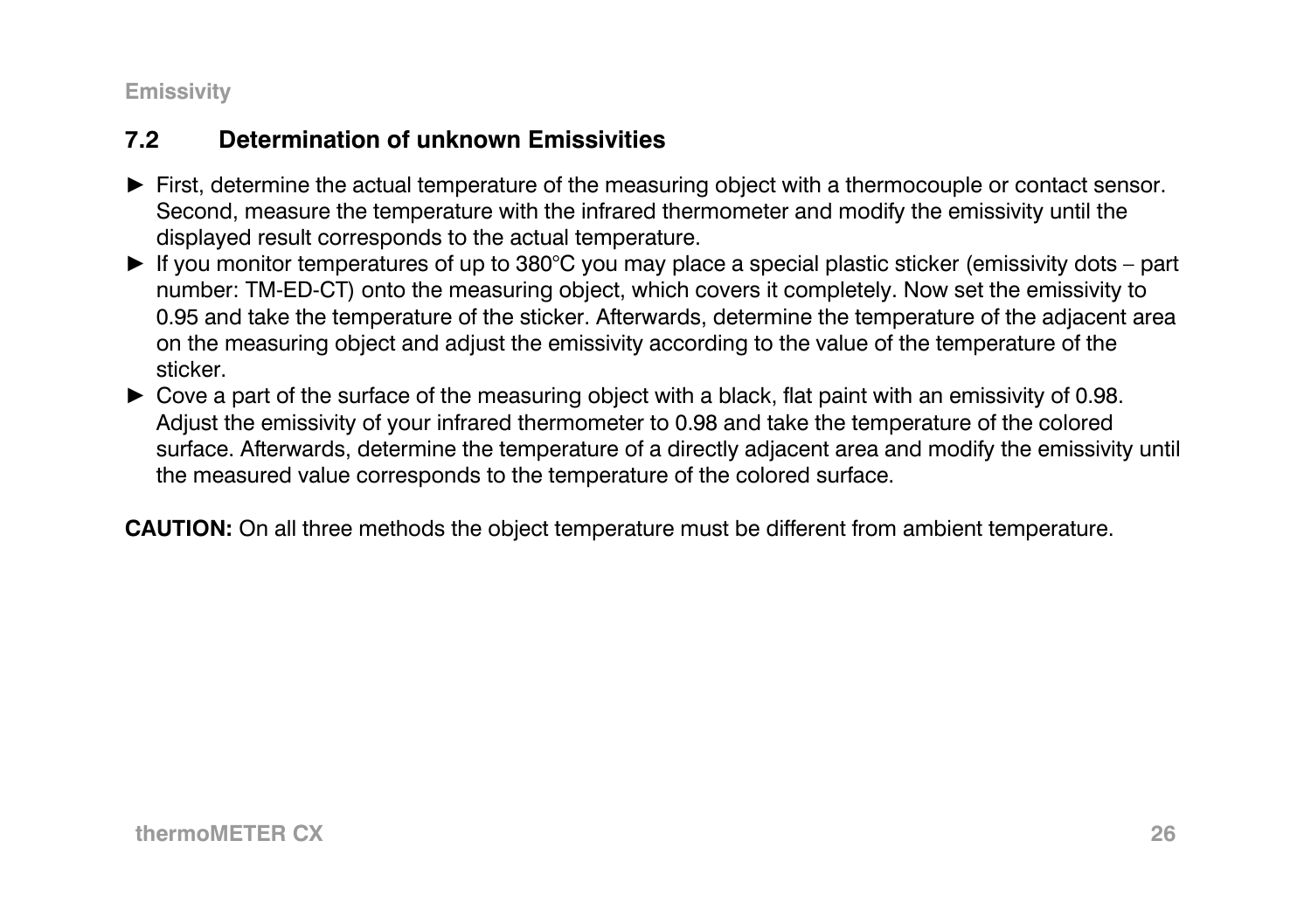<span id="page-26-0"></span>**Emissivity** 

#### **7.3Characteristic Emissivities**

In case none of the methods mentioned above help to determine the emissivity you may use the emissivity tables ► Appendix A and B. These are average values, only. The actual emissivity of a material depends on the following factors:

- •temperature
- •measuring angle
- •geometry of the surface
- •thickness of the material
- •constitution of the surface (polished, oxidized, rough, sandblast)
- •spectral range of the measurement
- •transmissivity (e.g. with thin films)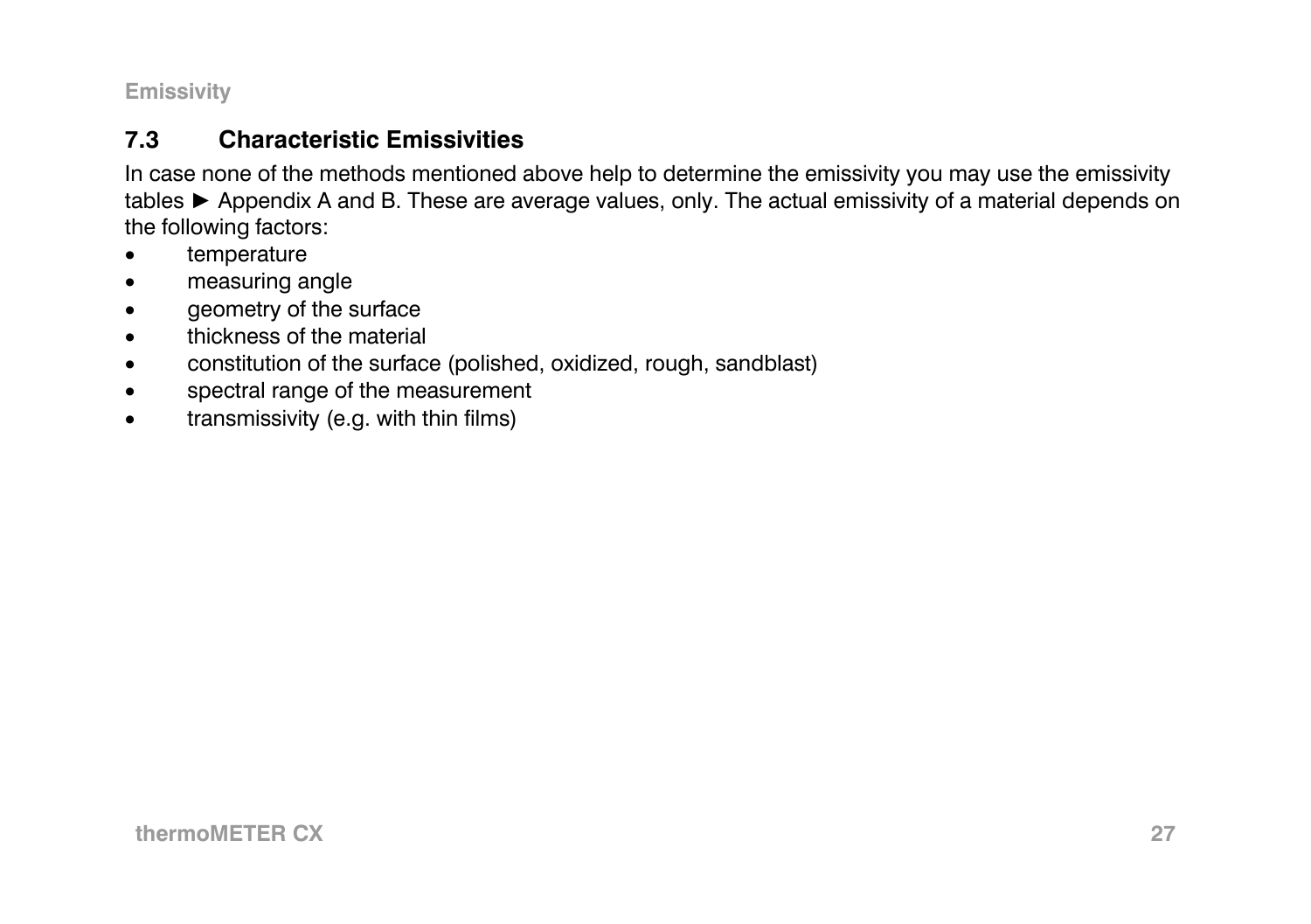# <span id="page-27-0"></span>**Appendix A – Emissivity Table Metals**

|              | Material         | <b>Typical Emissivity</b> |
|--------------|------------------|---------------------------|
| Aluminium    | Non oxidized     | $0.02 - 0.1$              |
|              | Polished         | $0.02 - 0.1$              |
|              | Roughened        | $0.1 - 0.3$               |
|              | Oxidized         | $0.2 - 0.4$               |
| <b>Brass</b> | Polished         | $0.01 - 0.05$             |
|              | Roughened        | 0.03                      |
|              | Oxidized         | 0.5                       |
| Copper       | Polished         | 0.03                      |
|              | Roughened        | $0.05 - 0.1$              |
|              | Oxidized         | $0.4 - 0.8$               |
| Chrome       |                  | $0.02 - 0.2$              |
| Gold         |                  | $0.01 - 0.1$              |
| Haynes       | Alloy            | $0.3 - 0.8$               |
| Inconel      | Electro polished | 0.15                      |
|              | Sandblase        | $0.3 - 0.6$               |
|              | Oxidized         | $0.7 - 0.95$              |
| Iron         | Non oxidized     | $0.05 - 0.2$              |
|              | Rusted           | $0.5 - 0.7$               |
|              | Oxidized         | $0.5 - 0.9$               |
|              | Forged, blunt    | 0.9                       |
| Iron, casted | Non oxidized     | 0.2                       |
|              | Oxidized         | $0.6 - 0.95$              |
| Lead         | Polished         | $0.05 - 0.1$              |
|              | Roughened        | 0.4                       |
|              | Oxidized         | $0.2 - 0.6$               |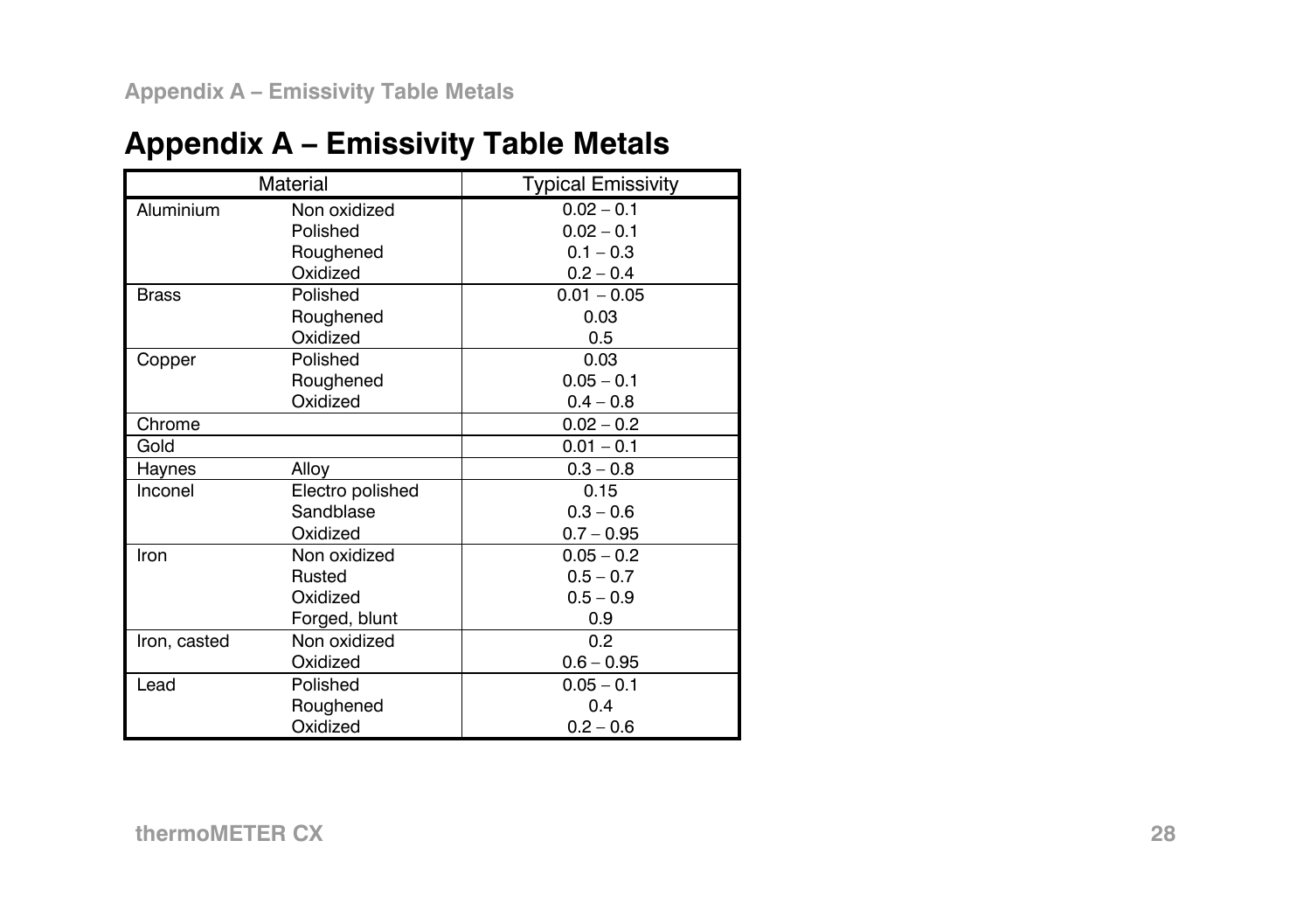# **Appendix A – Emissivity Table Metals**

|               | Material        | <b>Typical Emissivity</b> |
|---------------|-----------------|---------------------------|
| Magnesium     |                 | $0.02 - 0.1$              |
| Mercury       |                 | $0.05 - 0.15$             |
| Molybdenum    | Non oxidized    | 0.1                       |
|               | Oxidized        | $0.2 - 0.6$               |
| Monel (Ni-Cu) |                 | $0.1 - 0.14$              |
| Nickel        | Electrolytic    | $0.05 - 0.15$             |
|               | Oxidized        | $0.2 - 0.5$               |
| Platinum      | Black           | 0.9                       |
| Silver        |                 | 0.02                      |
| <b>Steel</b>  | Polished plate  | 0.1                       |
|               | <b>Rustless</b> | $0.1 - 0.8$               |
|               | Heavy plate     | $0.4 - 0.6$               |
|               | Cold-rolled     | $0.7 - 0.9$               |
|               | Oxidized        | $0.7 - 0.9$               |
| Tin           | Non oxidized    | 0.05                      |
| Titanium      | Polished        | $0.05 - 0.2$              |
|               | Oxidized        | $0.5 - 0.6$               |
| Wolfram       | Polished        | $0.03 - 0.1$              |
| Zinc          | Polished        | 0.02                      |
|               | Oxidized        | 0.1                       |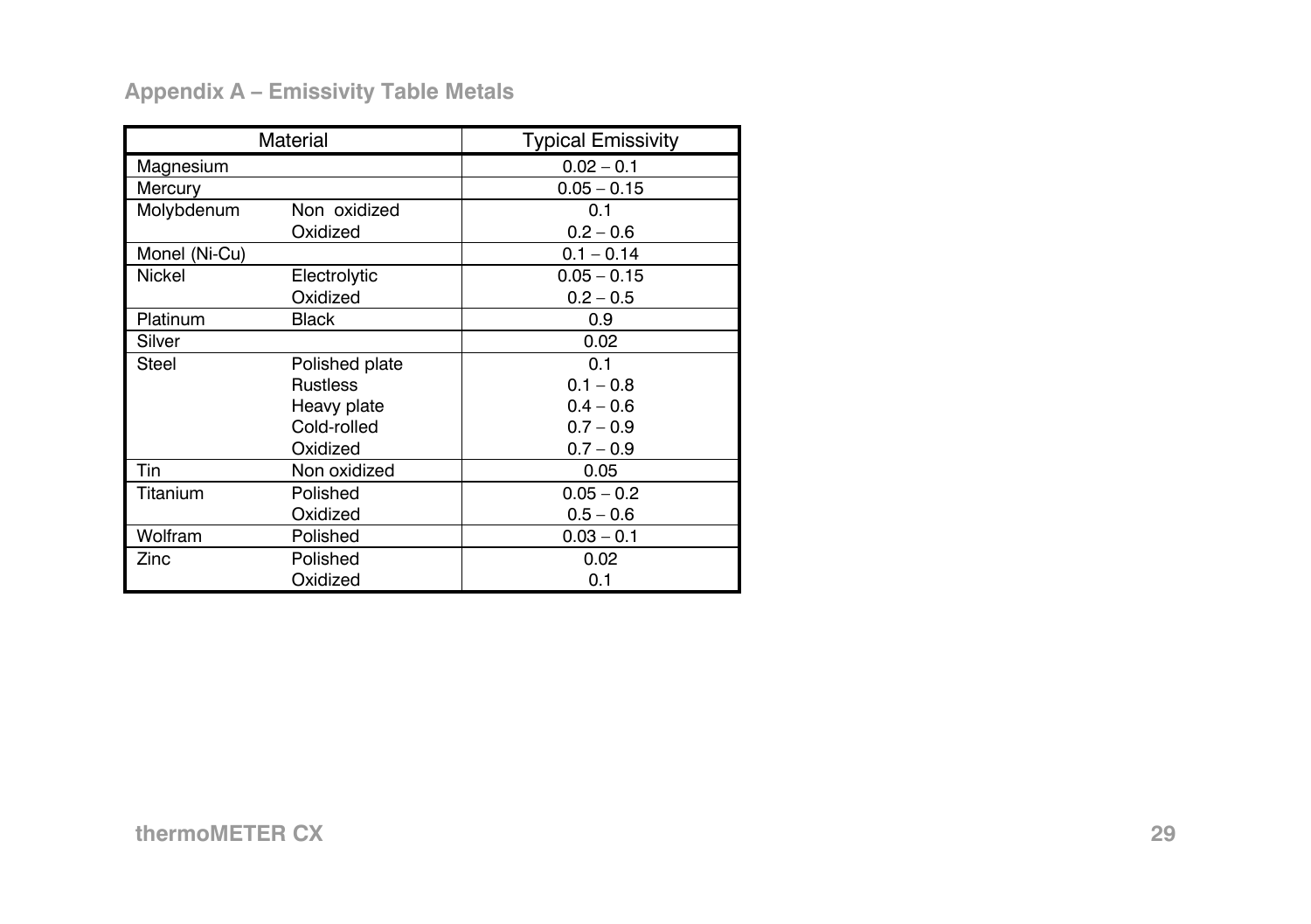# <span id="page-29-0"></span>**Appendix B – Emissivity Table Non Metals**

|                     | Material        | <b>Typical Emissivity</b> |
|---------------------|-----------------|---------------------------|
| Asbestos            |                 | 0.95                      |
| Asphalt             |                 | 0.95                      |
| <b>Basalt</b>       |                 | 0.7                       |
| Carbon              | Non oxidized    | $0.8 - 0.9$               |
|                     | Graphite        | $0.7 - 0.8$               |
| Carborundum         |                 | 0.9                       |
| Ceramic             |                 | 0.95                      |
| Concrete            |                 | 0.95                      |
| Glass               |                 | 0.85                      |
| Grit                |                 | 0.95                      |
| Gypsum              |                 | $0.8 - 0.95$              |
| Ice                 |                 | 0.98                      |
| Limestone           |                 | 0.98                      |
| Paint               | Non alkaline    | $0.9 - 0.95$              |
| Paper               | Any color       | 0.95                      |
| Plastic $>50 \mu m$ | Non transparent | 0.95                      |
| Rubber              |                 | 0.95                      |
| Sand                |                 | 0.9                       |
| Snow                |                 | 0.9                       |
| Soil                |                 | $0.9 - 0.98$              |
| <b>Textiles</b>     |                 | 0.95                      |
| Water               |                 | 0.93                      |
| Wood                | Natural         | $0.9 - 0.95$              |